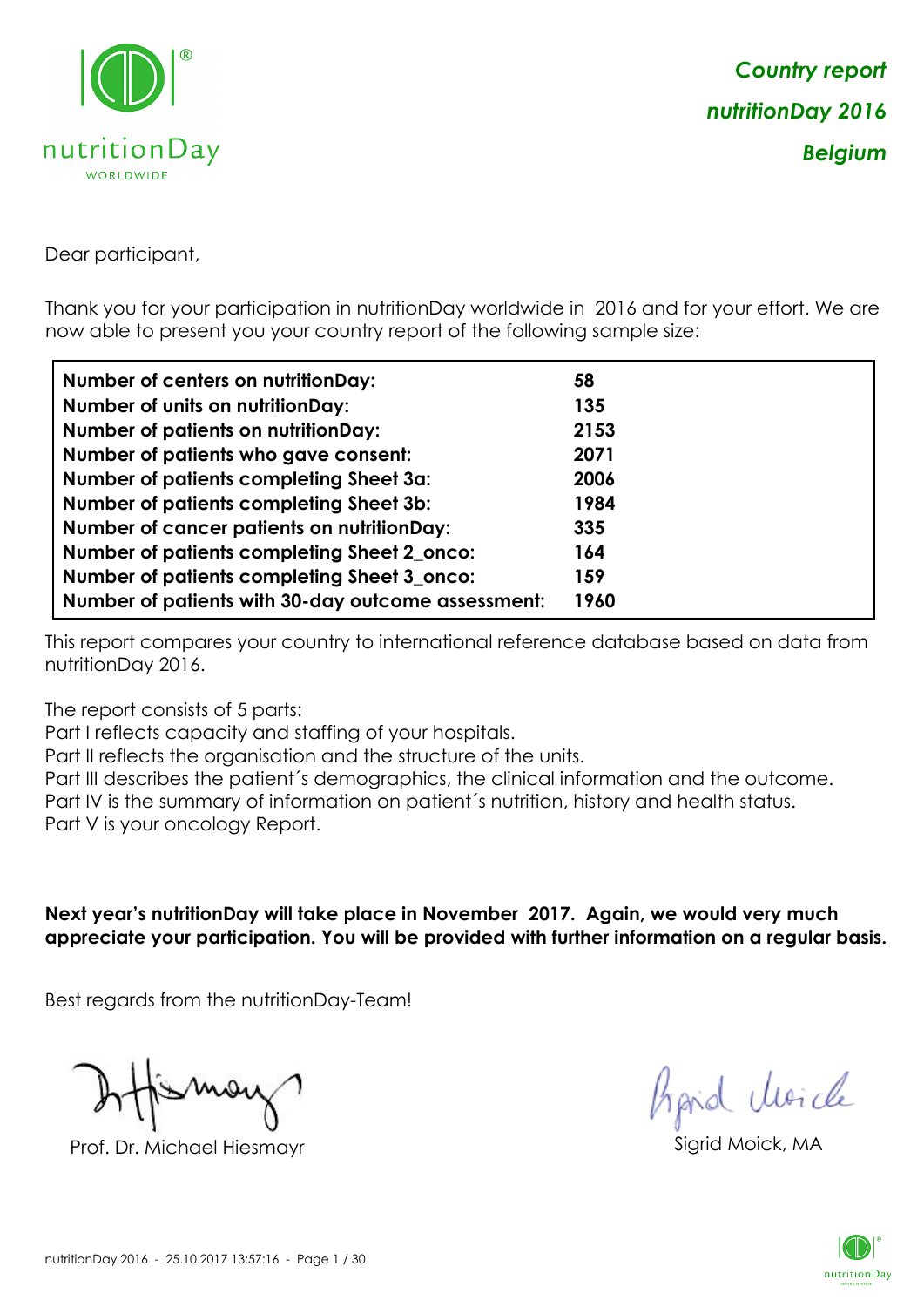## *I. Hospital capacity and staffing ("Hospital sheet"):*

|                                                                                    | <b>YOUR RESULTS</b> | <b>REFERENCE RESULTS</b> |
|------------------------------------------------------------------------------------|---------------------|--------------------------|
| 1. Total number of beds in hospital                                                | 337 [247-540]       | 305 [180-526]            |
|                                                                                    |                     |                          |
| 2. Total number of admissions in the hospital last year 15047 [11491-23994]        |                     | 17891 [8741-38415]       |
| 3. Total number of staff in the hospital                                           |                     |                          |
| <b>Total medical doctors</b>                                                       | 157 [109-256]       | 162 [65-328]             |
| <b>Medical specialists</b>                                                         | 125 [103-164]       | 108 [44-210]             |
| Medical non-specialists                                                            | $9[3-32]$           | 35 [12-81]               |
| <b>Nurses</b>                                                                      | 460 [323-718]       | 346 [124-710]            |
| <b>Dieticians</b>                                                                  | $7[5-12]$           | $4[1-8]$                 |
| Nutritionists                                                                      | $0 [0-2]$           | $1[0-4]$                 |
| Pharmacists                                                                        | $6[4-8]$            | $6[3-14]$                |
| Kitchen staff                                                                      | 31 [23-47]          | 28 [11-55]               |
|                                                                                    |                     |                          |
| <b>Full time equivalent</b>                                                        |                     |                          |
| <b>Total medical doctors</b>                                                       | 108 [62-180]        | 126 [56-296]             |
| <b>Medical specialists</b>                                                         | 100 [68-125]        | 88 [44-210]              |
| Medical non-specialists                                                            | 10 [2-37]           | 33 [11-83]               |
| <b>Nurses</b>                                                                      | 310 [245-552]       | 317 [123-726]            |
| <b>Dieticians</b>                                                                  | $6[4-9]$            | $4[1-7]$                 |
| Nutritionists                                                                      | $0 [0-2]$           | $1[0-4]$                 |
| Pharmacists                                                                        | $4[3-8]$            | $5[2-11]$                |
| Kitchen staff                                                                      | 23 [17-38]          | 25 [12-50]               |
|                                                                                    |                     |                          |
| 4. Does the hospital have a nutrition care strategy?                               | 41 (85.4%) Yes      | 269 (76.0%) Yes          |
|                                                                                    |                     |                          |
| 5. Which nutrition-related standards or routine activities exist in your hospital? |                     |                          |
| Nutrition training is available                                                    | 33 (68.8%) Yes      | 226 (63.8%) Yes          |
| Nutrition steering committee is available                                          | 43 (89.6%) Yes      | 207 (58.5%) Yes          |
| Quality indicators are recorded and reported to national<br>or regional level      | 36 (75.0%) Yes      | 139 (39.3%) Yes          |
| Quality indicators are used for internal benchmarking                              | 16 (33.3%) Yes      | 171 (48.3%) Yes          |
| Patient feedback about food and food service is collected<br>using a questionnaire | 34 (70.8%) Yes      | 250 (70.6%) Yes          |
| None                                                                               | 3 (6.3%) Yes        | 30 (8.5%) Yes            |
| No answer given                                                                    |                     |                          |

#### **6. Which codes are available /routinely used in your hospital for billing and reimbursement purposes?**

| Codes available            |                |                 |
|----------------------------|----------------|-----------------|
| <b>Nutrition Support</b>   | 19 (39.6%) Yes | 175 (49.4%) Yes |
| Oral nutrition supplements | 9 (18.8%) Yes  | 141 (39.8%) Yes |

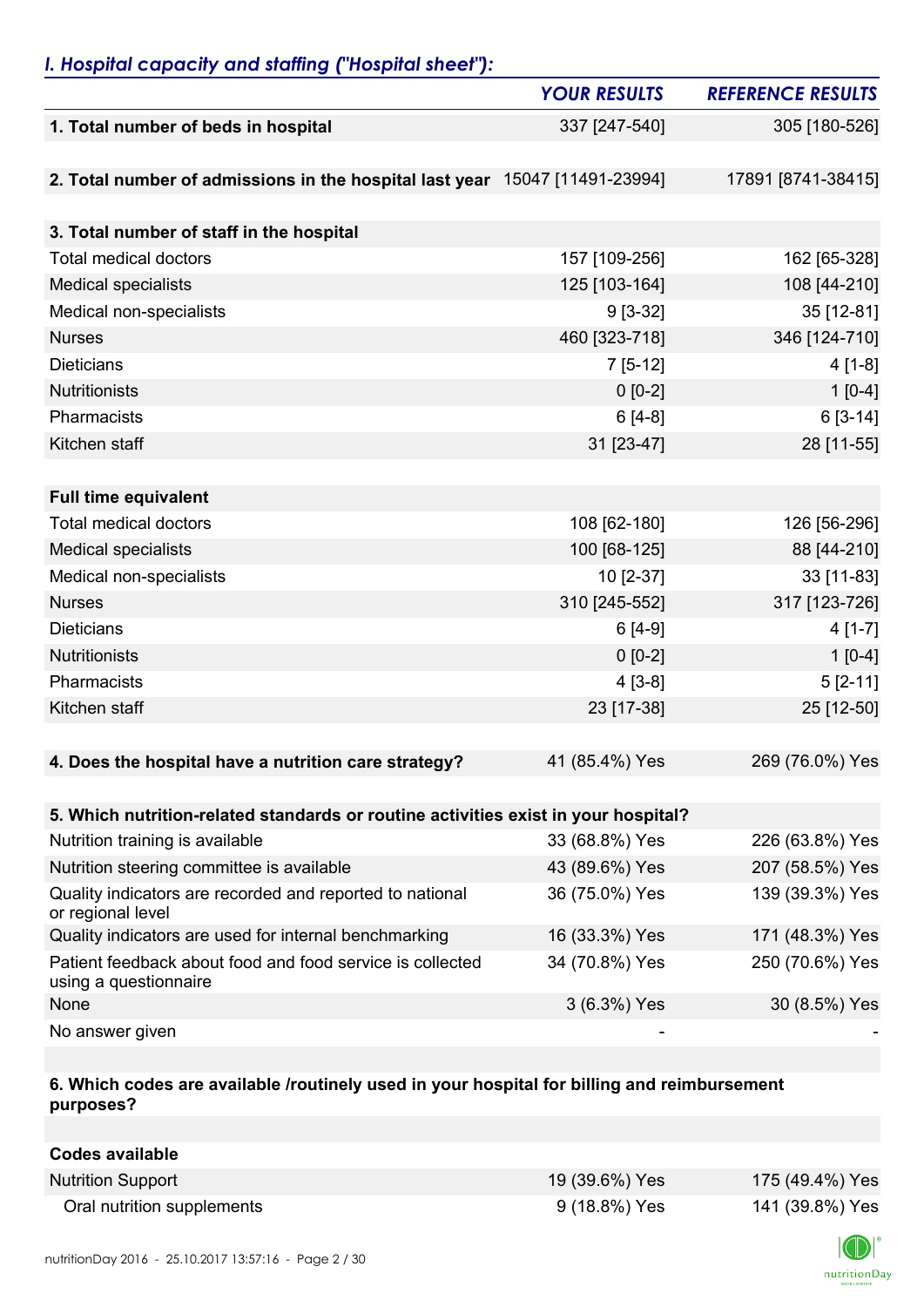| Parenteral nutrition                                      | 25 (52.1%) Yes | 202 (57.1%) Yes |
|-----------------------------------------------------------|----------------|-----------------|
| <b>Enteral nutrition</b>                                  | 20 (41.7%) Yes | 167 (47.2%) Yes |
| Dietary counseling                                        | 13 (27.1%) Yes | 120 (33.9%) Yes |
| Specific dietary interventions                            | 10 (20.8%) Yes | 104 (29.4%) Yes |
| Screening for malnutrition                                | 16 (33.3%) Yes | 88 (24.9%) Yes  |
| <b>Risk of malnutrition</b>                               | 17 (35.4%) Yes | 90 (25.4%) Yes  |
| Malnutrition (in general)                                 | 20 (41.7%) Yes | 170 (48.0%) Yes |
| Severity of malnutrition (i.e. mild, moderate, severe)    | 21 (43.8%) Yes | 154 (43.5%) Yes |
| No information available from billing/finance/controlling | 10 (20.8%) Yes | 55 (15.5%) Yes  |
| No answer given                                           |                | 28 (7.9%)       |
|                                                           |                |                 |
| <b>Codes routinely used</b>                               |                |                 |
| <b>Nutrition Support</b>                                  | 12 (25.0%) Yes | 139 (39.3%) Yes |
| Oral nutrition supplements                                | 7 (14.6%) Yes  | 111 (31.4%) Yes |
| Parenteral nutrition                                      | 24 (50.0%) Yes | 177 (50.0%) Yes |
| <b>Enteral nutrition</b>                                  | 19 (39.6%) Yes | 145 (41.0%) Yes |
| Dietary counseling                                        | 9 (18.8%) Yes  | 88 (24.9%) Yes  |
| Specific dietary interventions                            | 8 (16.7%) Yes  | 84 (23.7%) Yes  |
| Screening for malnutrition                                | 10 (20.8%) Yes | 68 (19.2%) Yes  |
| <b>Risk of malnutrition</b>                               | 10 (20.8%) Yes | 61 (17.2%) Yes  |
| Malnutrition (in general)                                 | 18 (37.5%) Yes | 138 (39.0%) Yes |
| Severity of malnutrition (i.e. mild, moderate, severe)    | 21 (43.8%) Yes | 126 (35.6%) Yes |
| No information available from billing/finance/controlling | 10 (20.8%) Yes | 68 (19.2%) Yes  |
| No answer given                                           |                | 42 (11.9%)      |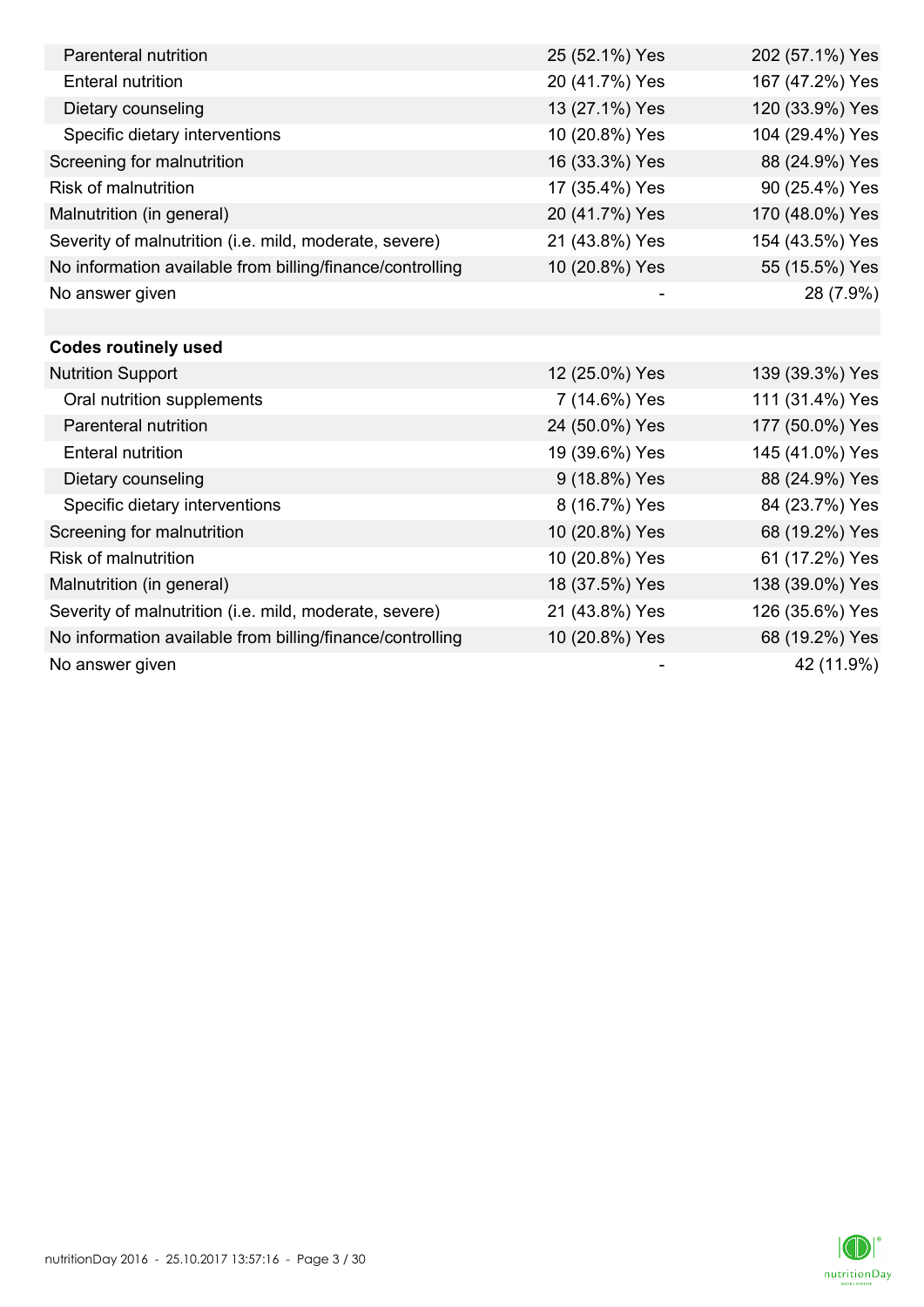# *II. Unit organisation and structures ("Sheet 1a/1b"):*

|                                                                       | <b>YOUR RESULTS</b> | <b>REFERENCE RESULTS</b> |
|-----------------------------------------------------------------------|---------------------|--------------------------|
|                                                                       |                     |                          |
| Internal Medicine / General                                           | 17 (12.6%)          | 92 (20.0%)               |
| Internal Medicine / Cardiology                                        | $4(3.0\%)$          | 26 (5.7%)                |
| Internal Medicine / Gastroenterology & hepatology                     | 13 (9.6%)           | 31 (6.8%)                |
| Internal Medicine / Geriatrics                                        | 38 (28.1%)          | 37 (8.1%)                |
| Internal Medicine / Infectious diseases                               |                     | $5(1.1\%)$               |
| Internal Medicine / Nephrology                                        | $3(2.2\%)$          | $5(1.1\%)$               |
| Internal Medicine / Oncology (incl. radiotherapy)                     | 9(6.7%)             | 35 (7.6%)                |
| Interdisciplinary                                                     | 5(3.7%)             | $21(4.6\%)$              |
| Long term care                                                        | 9(6.7%)             | 7(1.5%)                  |
| Neurology                                                             | $3(2.2\%)$          | $14(3.1\%)$              |
| Surgery / General                                                     | $8(5.9\%)$          | 82 (17.9%)               |
| Surgery/ Cardiac/Vascular/Thoracic                                    | $3(2.2\%)$          | $6(1.3\%)$               |
| Surgery / Neurosurgery                                                | $1(0.7\%)$          | $4(0.9\%)$               |
| Surgery / Orthopedic                                                  | 5(3.7%)             | 19 (4.1%)                |
| Trauma                                                                | $1(0.7\%)$          | 7(1.5%)                  |
| Ear Nose Throat (ENT)                                                 | 2(1.5%)             | 7(1.5%)                  |
| Gynecology / Obstetrics                                               |                     | 10 (2.2%)                |
| Pediatrics                                                            |                     |                          |
| Psychiatry                                                            | 2(1.5%)             | $3(0.7\%)$               |
| <b>Others</b>                                                         | 12 (8.9%)           | 48 (10.5%)               |
|                                                                       |                     |                          |
| 2. Number of registered inpatients at noon                            | 22 [19-26]          | 24 [17-35]               |
|                                                                       |                     |                          |
| 3. Total bed capacity of the unit                                     | 29 [25-30]          | 31 [25-44]               |
|                                                                       |                     |                          |
| 4. Number of each type of staff in the unit for TODAY's morning shift |                     |                          |
|                                                                       |                     |                          |
| <b>Fully trained</b>                                                  |                     |                          |
| <b>Medical doctors</b>                                                | $2[1-2]$            | $4[2-8]$                 |
| <b>Nurses</b>                                                         | $4[3-5]$            | $5[4-8]$                 |
| Nursing aides                                                         | $1[1-2]$            | $2[1-4]$                 |
| <b>Dieticians</b>                                                     | $1[1-1]$            | $1 [0-1]$                |
| <b>Nutritionists</b>                                                  | $0 [0-0]$           | $0 [0-1]$                |
| Administrative staff                                                  | $1[0-1]$            | $1[0-2]$                 |
| Other staff involved in patient care                                  | $1[1-2]$            | $1[0-3]$                 |
|                                                                       |                     |                          |
| In training                                                           |                     |                          |
| <b>Medical doctors</b>                                                | $1[0-2]$            | $1$ [0-3]                |
| <b>Medical students</b>                                               | $1[0-2]$            | $1[0-2]$                 |
| <b>Nurses</b>                                                         | $2[1-3]$            | $1 [0-3]$                |

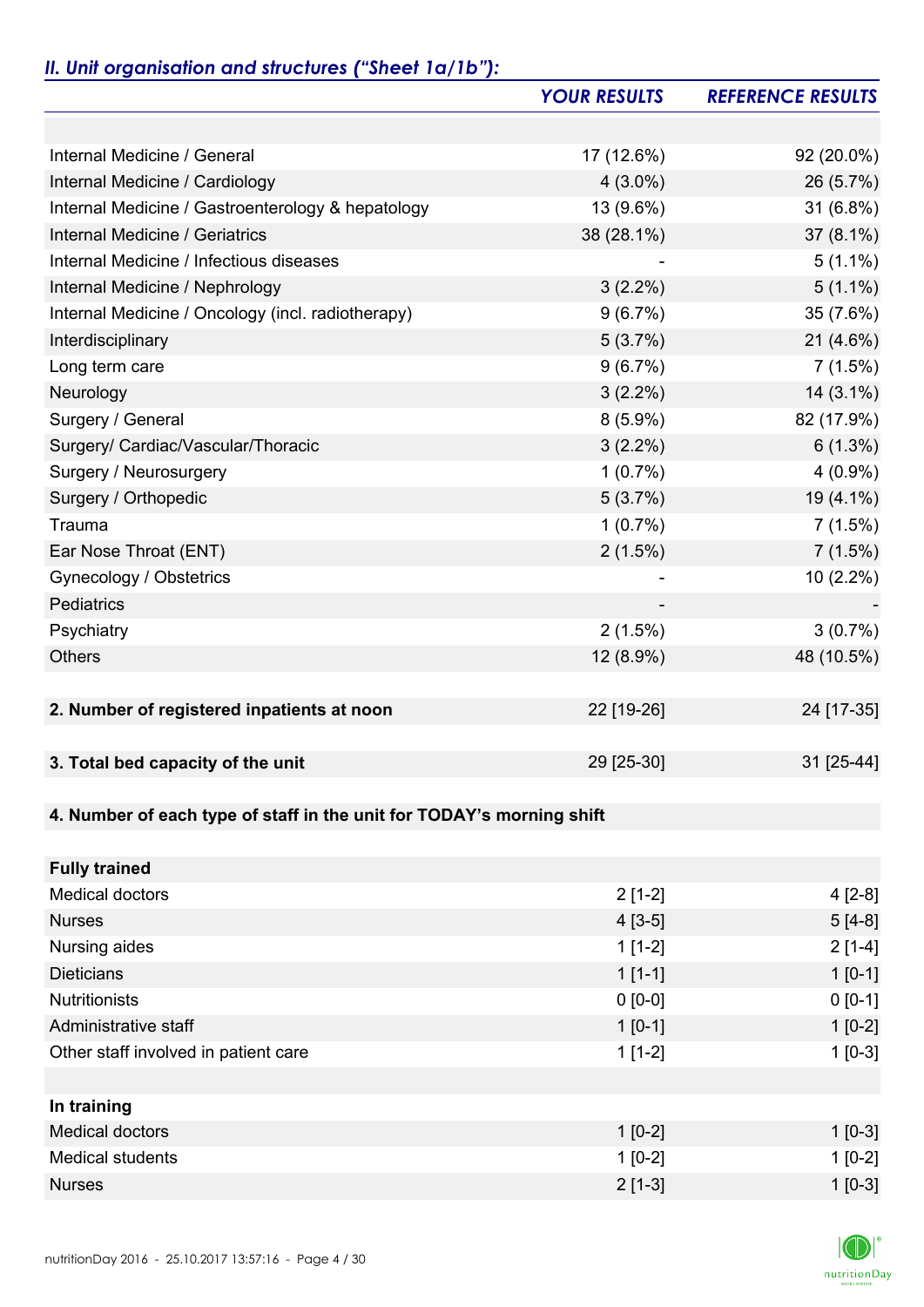| Nursing aides                                                                                       | $0 [0-0]$                        | $0[0-0]$                         |
|-----------------------------------------------------------------------------------------------------|----------------------------------|----------------------------------|
| <b>Dieticians</b>                                                                                   | $0 [0-1]$                        | $0 [0-0]$                        |
| <b>Nutritionists</b>                                                                                | $0 [0-0]$                        | $0 [0-0]$                        |
| Other staff involved in patient care                                                                | $0 [0-1]$                        | $0 [0-0]$                        |
| 5. Is there a nutrition support team in your hospital<br>available?                                 | 115 (85.2%) Yes                  | 323 (73.6%) Yes                  |
| 6. Does the unit have a nutrition care strategy?                                                    | 98 (72.6%) Yes                   | 316 (72.0%) Yes                  |
| 7. Is there a person in your unit responsible for<br>nutrition care?                                | 85 (63.0%) Yes                   | 317 (72.2%) Yes                  |
| 8. Is there a dietician, nutritionist or dietetic assistant<br>available for your unit?             | 134 (99.3%) Yes                  | 395 (90.0%) Yes                  |
| 9. Is specific staff responsible for providing feeding<br>assistance to patients during meal times? | 96 (71.1%) Yes                   | 268 (61.0%) Yes                  |
| 10. How do you MAINLY screen/monitor patients for malnutrition?                                     |                                  |                                  |
|                                                                                                     |                                  |                                  |
| At admission                                                                                        |                                  |                                  |
| No routine screening                                                                                | 12 (8.9%) Yes                    | 45 (9.8%) Yes                    |
| No fixed criteria                                                                                   | 1 (0.74%) Yes                    | 10 (2.2%) Yes                    |
| Experience / visual assessment only                                                                 | 8 (5.9%) Yes                     | 43 (9.4%) Yes                    |
| Weighing / BMI only                                                                                 | 17 (12.6%) Yes<br>78 (57.8%) Yes | 66 (14.4%) Yes                   |
| <b>Nutritional Risk Screening (NRS) 2002</b><br>Malnutrition Universal Screening Tool (MUST)        | 2 (1.5%) Yes                     | 131 (28.5%) Yes<br>28 (6.1%) Yes |
| Malnutrition Screening tool (MST)                                                                   |                                  |                                  |
| <b>SNAQ</b>                                                                                         | 2 (1.5%) Yes                     | 42 (9.2%) Yes<br>2 (0.44%) Yes   |
| Other formal tool                                                                                   | 15 (11.1%) Yes                   | 70 (15.3%) Yes                   |
| I do not know                                                                                       |                                  | 2 (0.44%) Yes                    |
| Missing                                                                                             |                                  | 20 (4.4%)                        |
|                                                                                                     |                                  |                                  |
| <b>During hospital stay</b>                                                                         |                                  |                                  |
| No routine monitoring                                                                               | 8 (5.9%) Yes                     | 43 (9.4%) Yes                    |
| No fixed criteria                                                                                   | 6 (4.4%) Yes                     | 44 (9.6%) Yes                    |
| Experience / visual assessment only                                                                 | 23 (17.0%) Yes                   | 90 (19.6%) Yes                   |
| Weighing / BMI only                                                                                 | 68 (50.4%) Yes                   | 132 (28.8%) Yes                  |
| Other formal tool                                                                                   | 25 (18.5%) Yes                   | 121 (26.4%) Yes                  |
| I do not know                                                                                       | 5 (3.7%) Yes                     | 9 (2.0%) Yes                     |
| Missing                                                                                             |                                  | 20 (4.4%)                        |
|                                                                                                     |                                  |                                  |
| 11a. Do you routinely use guidelines or standards for<br>nutrition care?                            | 99 (73.9%) Yes                   | 343 (78.7%) Yes                  |

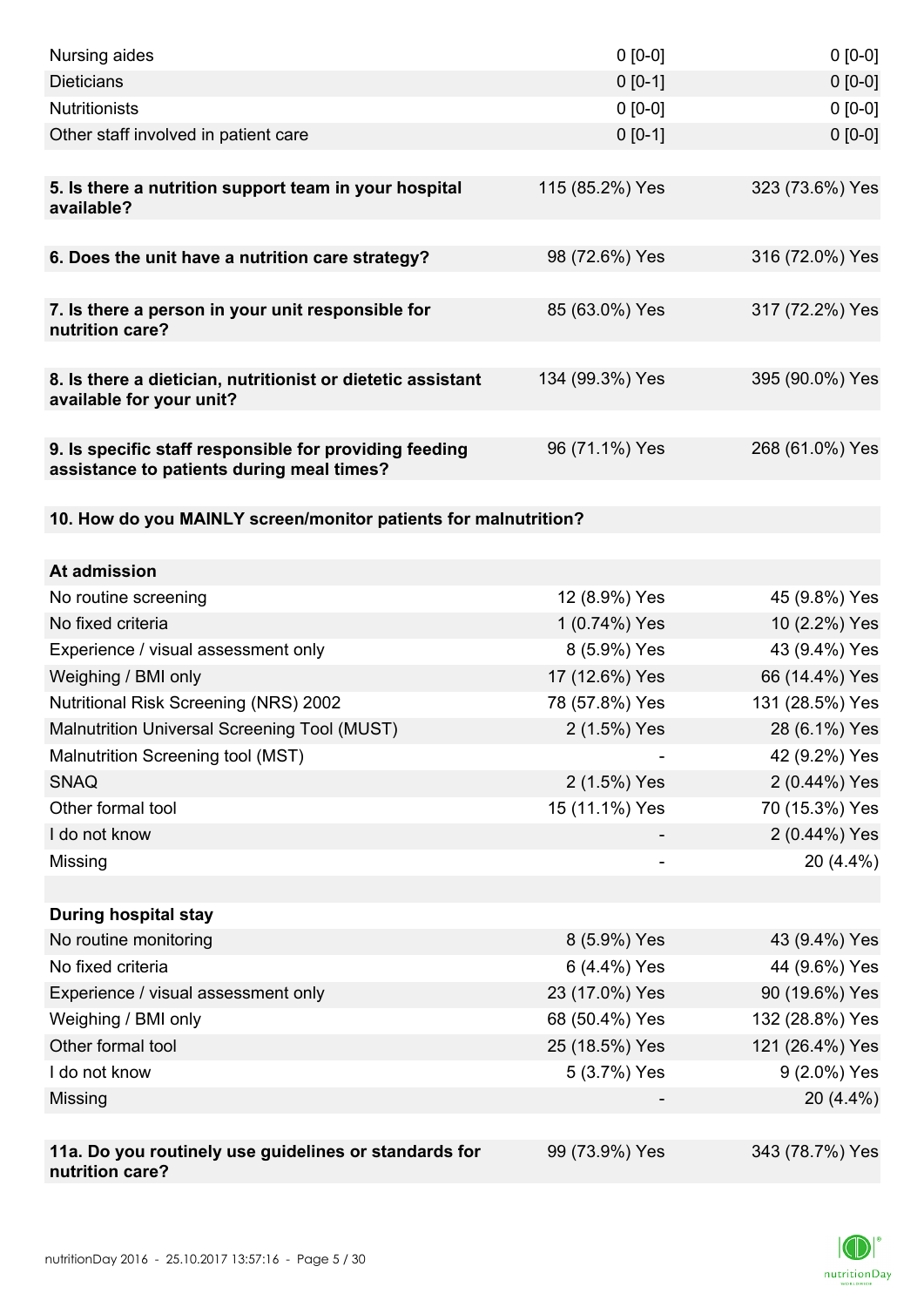| 11b. If yes, which one is mainly used?  |                |                 |
|-----------------------------------------|----------------|-----------------|
| International guidelines                | 35 (35.4%) Yes | 86 (25.1%) Yes  |
| National guidelines                     | 4 (4.0%) Yes   | 56 (16.3%) Yes  |
| Standards on hospital level             | 35 (35.4%) Yes | 115 (33.5%) Yes |
| Standards on unit level                 | 9 (9.1%) Yes   | 23 (6.7%) Yes   |
| Individual patient nutrition care plans | 16 (16.2%) Yes | 56 (16.3%) Yes  |
| Other                                   |                | 4 (1.2%) Yes    |
| Missing                                 |                | 3(0.87%)        |

# **12. What is routinely done in your unit for given patient groups?**

| At risk                                                    |                |                 |
|------------------------------------------------------------|----------------|-----------------|
| Watchful waiting                                           | 25 (18.5%) Yes | 139 (30.3%) Yes |
| Discuss nutrition care activities during ward rounds       | 63 (46.7%) Yes | 192 (41.8%) Yes |
| Develop an individual nutrition care plan                  | 81 (60.0%) Yes | 246 (53.6%) Yes |
| Initiate treatment / nutrition intervention                | 93 (68.9%) Yes | 277 (60.3%) Yes |
| Consult a nutrition expert (dietician, nutritionist, etc.) | 86 (63.7%) Yes | 285 (62.1%) Yes |
| Consult a medical professional                             | 41 (30.4%) Yes | 172 (37.5%) Yes |
| Calculate energy requirements                              | 54 (40.0%) Yes | 232 (50.5%) Yes |
| Calculate protein requirements                             | 55 (40.7%) Yes | 226 (49.2%) Yes |
|                                                            |                |                 |
| <b>Malnourished</b>                                        |                |                 |
| Watchful waiting                                           | 24 (17.8%) Yes | 98 (21.4%) Yes  |
| Discuss nutrition care activities during ward rounds       | 70 (51.9%) Yes | 208 (45.3%) Yes |
| Develop an individual nutrition care plan                  | 75 (55.6%) Yes | 258 (56.2%) Yes |
| Initiate treatment / nutrition intervention                | 90 (66.7%) Yes | 304 (66.2%) Yes |
| Consult a nutrition expert (dietician, nutritionist, etc.) | 73 (54.1%) Yes | 284 (61.9%) Yes |
| Consult a medical professional                             | 54 (40.0%) Yes | 183 (39.9%) Yes |
| Calculate energy requirements                              | 81 (60.0%) Yes | 261 (56.9%) Yes |
| Calculate protein requirements                             | 79 (58.5%) Yes | 257 (56.0%) Yes |
|                                                            |                |                 |
| <b>Every patient</b>                                       |                |                 |
| Watchful waiting                                           | 99 (73.3%) Yes | 193 (42.0%) Yes |
| Discuss nutrition care activities during ward rounds       | 41 (30.4%) Yes | 126 (27.5%) Yes |
| Develop an individual nutrition care plan                  | 35 (25.9%) Yes | 74 (16.1%) Yes  |
| Initiate treatment / nutrition intervention                | 21 (15.6%) Yes | 57 (12.4%) Yes  |
| Consult a nutrition expert (dietician, nutritionist, etc.) | 48 (35.6%) Yes | 73 (15.9%) Yes  |
| Consult a medical professional                             | 56 (41.5%) Yes | 101 (22.0%) Yes |
| Calculate energy requirements                              | 18 (13.3%) Yes | 50 (10.9%) Yes  |
| Calculate protein requirements                             | 17 (12.6%) Yes | 44 (9.6%) Yes   |
|                                                            |                |                 |
| <b>Never</b>                                               |                |                 |
| Watchful waiting                                           |                | 34 (7.4%) Yes   |
| Discuss nutrition care activities during ward rounds       | 7 (5.2%) Yes   | 38 (8.3%) Yes   |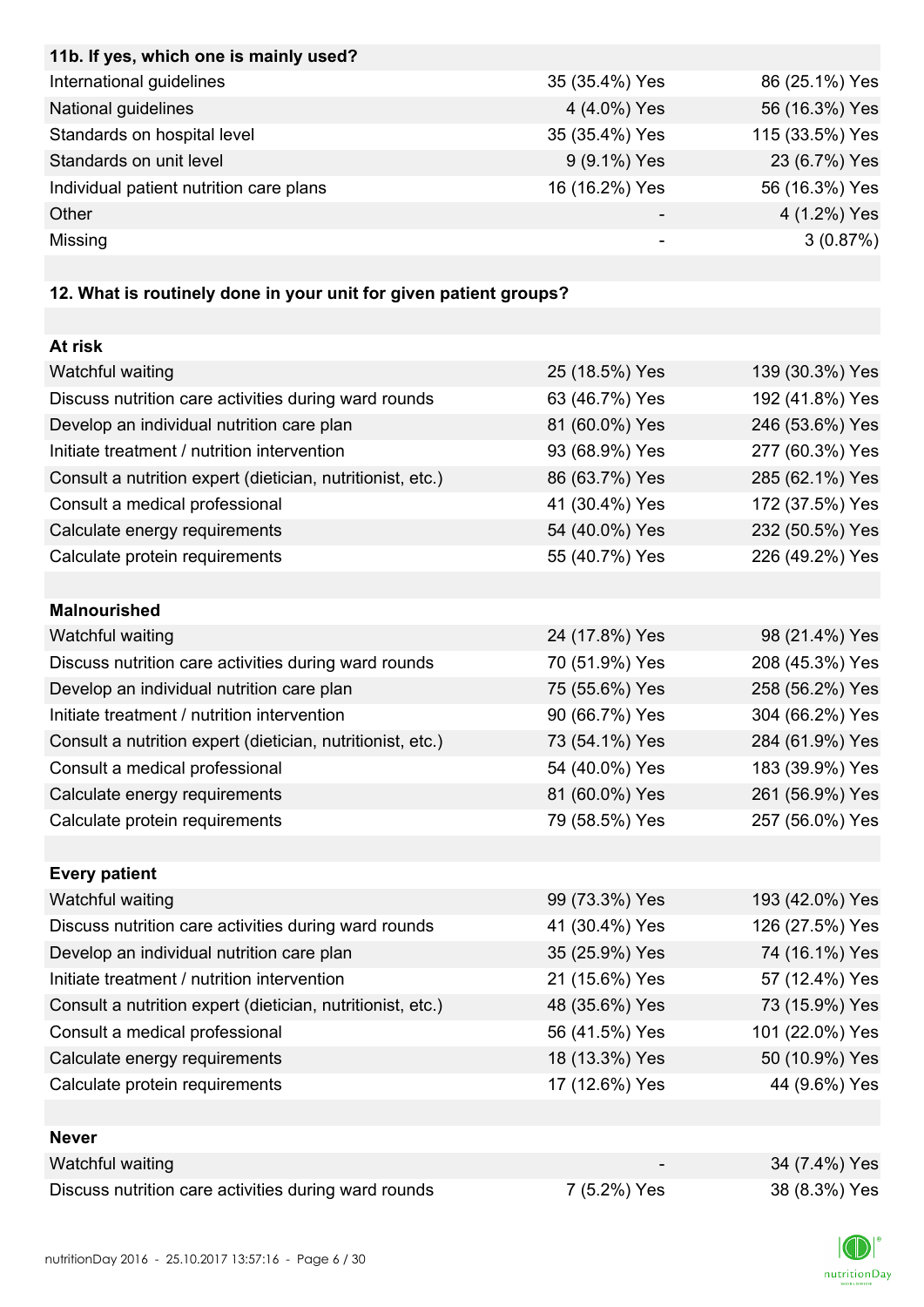| Develop an individual nutrition care plan                          | 3 (2.2%) Yes    | 31 (6.8%) Yes   |
|--------------------------------------------------------------------|-----------------|-----------------|
| Initiate treatment / nutrition intervention                        | 2 (1.5%) Yes    | 6 (1.3%) Yes    |
| Consult a nutrition expert (dietician, nutritionist, etc.)         |                 | 8 (1.7%) Yes    |
| Consult a medical professional                                     | 7 (5.2%) Yes    | 49 (10.7%) Yes  |
| Calculate energy requirements                                      | 14 (10.4%) Yes  | 50 (10.9%) Yes  |
| Calculate protein requirements                                     | 14 (10.4%) Yes  | 54 (11.8%) Yes  |
|                                                                    |                 |                 |
| I do not know                                                      |                 |                 |
| Watchful waiting                                                   | 1 (0.74%) Yes   | 20 (4.4%) Yes   |
| Discuss nutrition care activities during ward rounds               | 2 (1.5%) Yes    | 10 (2.2%) Yes   |
| Develop an individual nutrition care plan                          | 1 (0.74%) Yes   | 5 (1.1%) Yes    |
| Initiate treatment / nutrition intervention                        | 1 (0.74%) Yes   | 4 (0.87%) Yes   |
| Consult a nutrition expert (dietician, nutritionist, etc.)         |                 | 4 (0.87%) Yes   |
| Consult a medical professional                                     | 3 (2.2%) Yes    | 18 (3.9%) Yes   |
| Calculate energy requirements                                      | 5 (3.7%) Yes    | 11 (2.4%) Yes   |
| Calculate protein requirements                                     | 6 (4.4%) Yes    | 13 (2.8%) Yes   |
|                                                                    |                 |                 |
| 13. When do you routinely weigh your patients?                     |                 |                 |
| at admission                                                       | 84 (62.2%) Yes  | 291 (63.4%) Yes |
| Within 24 hours                                                    | 32 (23.7%) Yes  | 64 (13.9%) Yes  |
| Within 48 hours                                                    | 14 (10.4%) Yes  | 20 (4.4%) Yes   |
| Within 72 hours                                                    | 6 (4.4%) Yes    | 13 (2.8%) Yes   |
| Every week                                                         | 86 (63.7%) Yes  | 152 (33.1%) Yes |
| Occasionally                                                       | 7 (5.2%) Yes    | 59 (12.9%) Yes  |
| When requested                                                     | 63 (46.7%) Yes  | 207 (45.1%) Yes |
| At discharge                                                       | 11 (8.1%) Yes   | 20 (4.4%) Yes   |
| Never                                                              |                 | 8 (1.7%) Yes    |
| I do not know                                                      | 2 (1.5%) Yes    | 1 (0.22%) Yes   |
| No answer given                                                    | $3(5.0\%)$      | 22 (4.8%)       |
|                                                                    |                 |                 |
| 14. What do you do to support adequate food intake of patients?    |                 |                 |
| Offer additional meals or in between snacks                        | 118 (87.4%) Yes | 338 (73.6%) Yes |
| Offer meal choices                                                 | 105 (77.8%) Yes | 336 (73.2%) Yes |
| Offer different portion sizes                                      | 119 (88.1%) Yes | 282 (61.4%) Yes |
| Consider food presentation                                         | 40 (29.6%) Yes  | 192 (41.8%) Yes |
| Change food texture/consistency as needed                          | 123 (91.1%) Yes | 376 (81.9%) Yes |
| Consider patient problems with eating and drinking                 | 117 (86.7%) Yes | 372 (81.0%) Yes |
| Ensure that mealtimes are undisturbed/protected<br>mealtime policy | 26 (19.3%) Yes  | 51 (11.1%) Yes  |
| Promote positive eating environment                                | 41 (30.4%) Yes  | 82 (17.9%) Yes  |
| Consider cultural/religious preferences                            | 103 (76.3%) Yes | 188 (41.0%) Yes |
| Consider patient allergies / intolerances                          | 114 (84.4%) Yes | 214 (46.6%) Yes |
| Other                                                              | 10 (7.4%) Yes   | 29 (6.3%) Yes   |
| I do not know                                                      | 4 (3.0%) Yes    | 6 (1.3%) Yes    |
| No answer given                                                    |                 | 20 (4.4%)       |

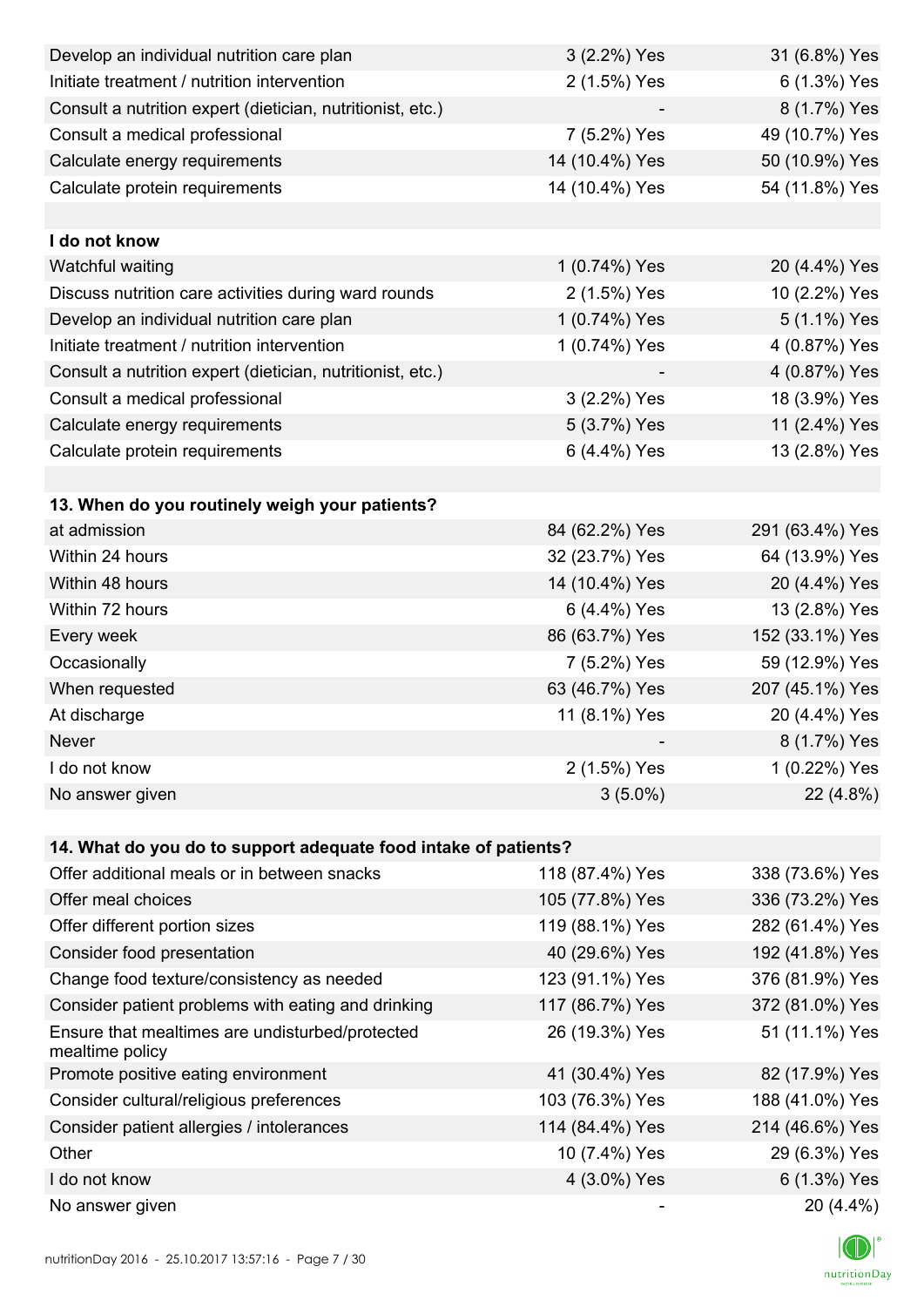| 15. Which nutrition-related standards or routine activities exist in your unit?      |                 |                 |
|--------------------------------------------------------------------------------------|-----------------|-----------------|
| Nutrition training is available                                                      | 75 (55.6%) Yes  | 257 (56.0%) Yes |
| Reporting of nutrition related information to hospital<br>managers                   | 71 (52.6%) Yes  | 201 (43.8%) Yes |
| Quality indicators are recorded and reported to national<br>or regional level        | 75 (55.6%) Yes  | 123 (26.8%) Yes |
| Quality indicators are used for internal benchmarking                                | 34 (25.2%) Yes  | 166 (36.2%) Yes |
| Patient feedback about food and food service is collected<br>using a questionnaire   | 81 (60.0%) Yes  | 291 (63.4%) Yes |
| None                                                                                 |                 | 21 (4.6%) Yes   |
| I do not know                                                                        | 1 (0.74%) Yes   | 11 (2.4%) Yes   |
| No answer given                                                                      | 15 (11.1%)      | 36 (7.8%)       |
|                                                                                      |                 |                 |
| 16. At admission what is asked and documented?                                       |                 |                 |
| Change in weight                                                                     | 107 (79.3%) Yes | 358 (78.0%) Yes |
| Eating habits/difficulties                                                           | 103 (76.3%) Yes | 336 (73.2%) Yes |
| Nutrition before admission                                                           | 89 (65.9%) Yes  | 260 (56.6%) Yes |
| None                                                                                 |                 | 9 (2.0%) Yes    |
| I do not know                                                                        | 2 (1.5%) Yes    | 5 (1.1%) Yes    |
| No answer given                                                                      | $8(5.9\%)$      | 38 (8.3%)       |
|                                                                                      |                 |                 |
| 17. On what forms is there a specific part about eating, nutrition or malnutrition?  |                 |                 |
|                                                                                      |                 |                 |
| a. Patient Record has a section for                                                  |                 |                 |
| indicating if the patient is malnourished or at risk of<br>malnutrition              | 116 (85.9%) Yes | 323 (70.4%) Yes |
| nutrition treatment                                                                  | 81 (60.0%) Yes  | 270 (58.8%) Yes |
| <b>None</b>                                                                          | 1 (0.74%) Yes   | 30 (6.5%) Yes   |
| I do not know                                                                        | 81 (60.0%) Yes  | 270 (58.8%) Yes |
|                                                                                      |                 |                 |
| b. Discharge Letter                                                                  |                 |                 |
| summarizes nutrition treatment received during stay                                  | 59 (43.7%) Yes  | 162 (35.3%) Yes |
| makes future nutrition-related recommendations                                       | 70 (51.9%) Yes  | 258 (56.2%) Yes |
| None                                                                                 | 4 (3.0%) Yes    | 56 (12.2%) Yes  |
| I do not know                                                                        | 2 (1.5%) Yes    | 23 (5.0%) Yes   |
|                                                                                      |                 |                 |
| 18. Do you provide brochures about malnutrition to at<br>risk/malnourished patients? | 62 (62.0%) Yes  | 162 (43.9%) Yes |
| 19. Who filled in this sheet?                                                        |                 |                 |
| Head staff                                                                           | 69 (51.1%) Yes  | 117 (25.5%) Yes |
| Dietician                                                                            | 83 (61.5%) Yes  | 236 (51.4%) Yes |

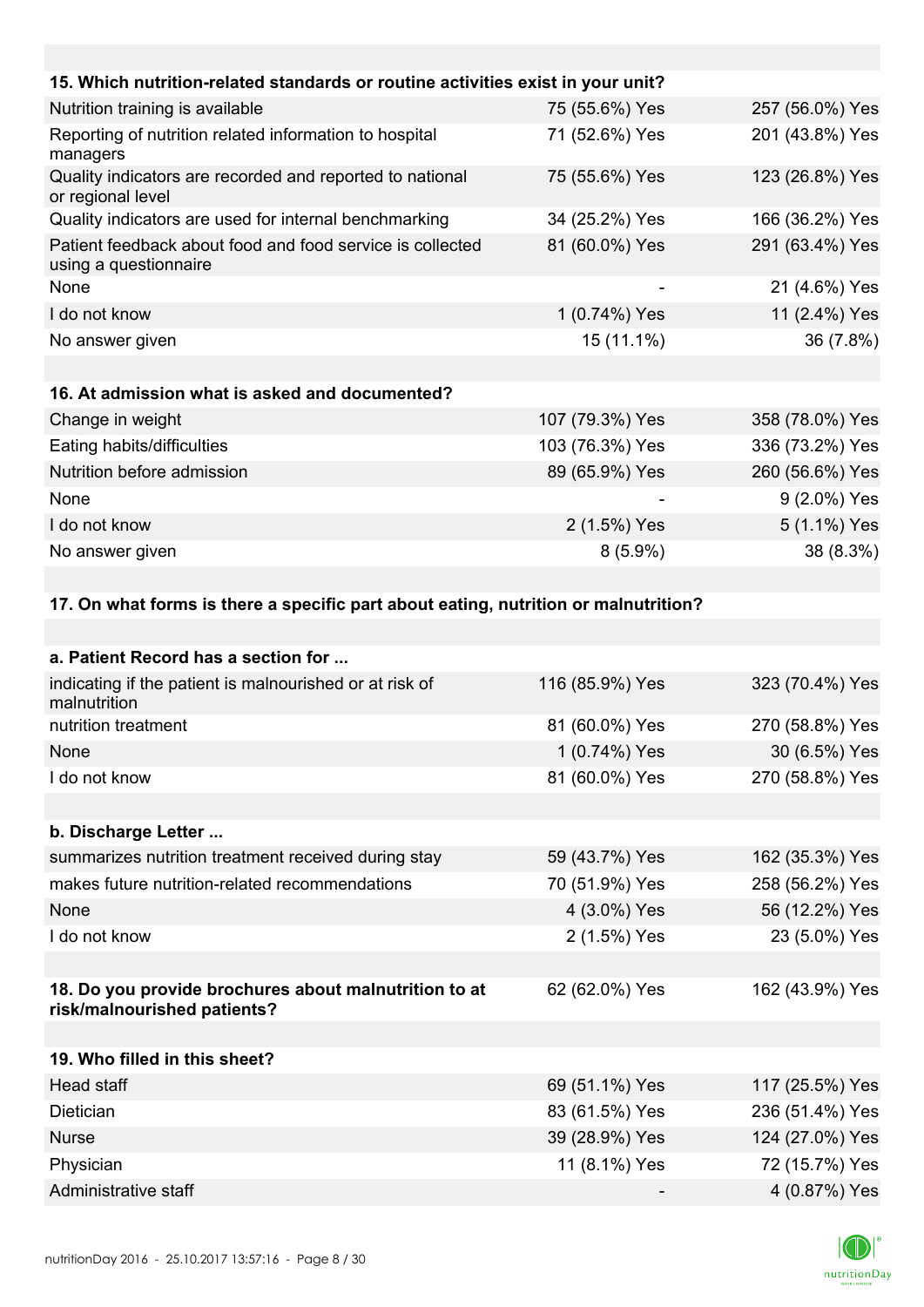| Other         | 7 (5.2%) Yes             | 7 (1.5%) Yes             |
|---------------|--------------------------|--------------------------|
| None          | $\overline{\phantom{0}}$ | $\overline{\phantom{a}}$ |
| I do not know | ۰                        | 3 (0.65%) Yes            |

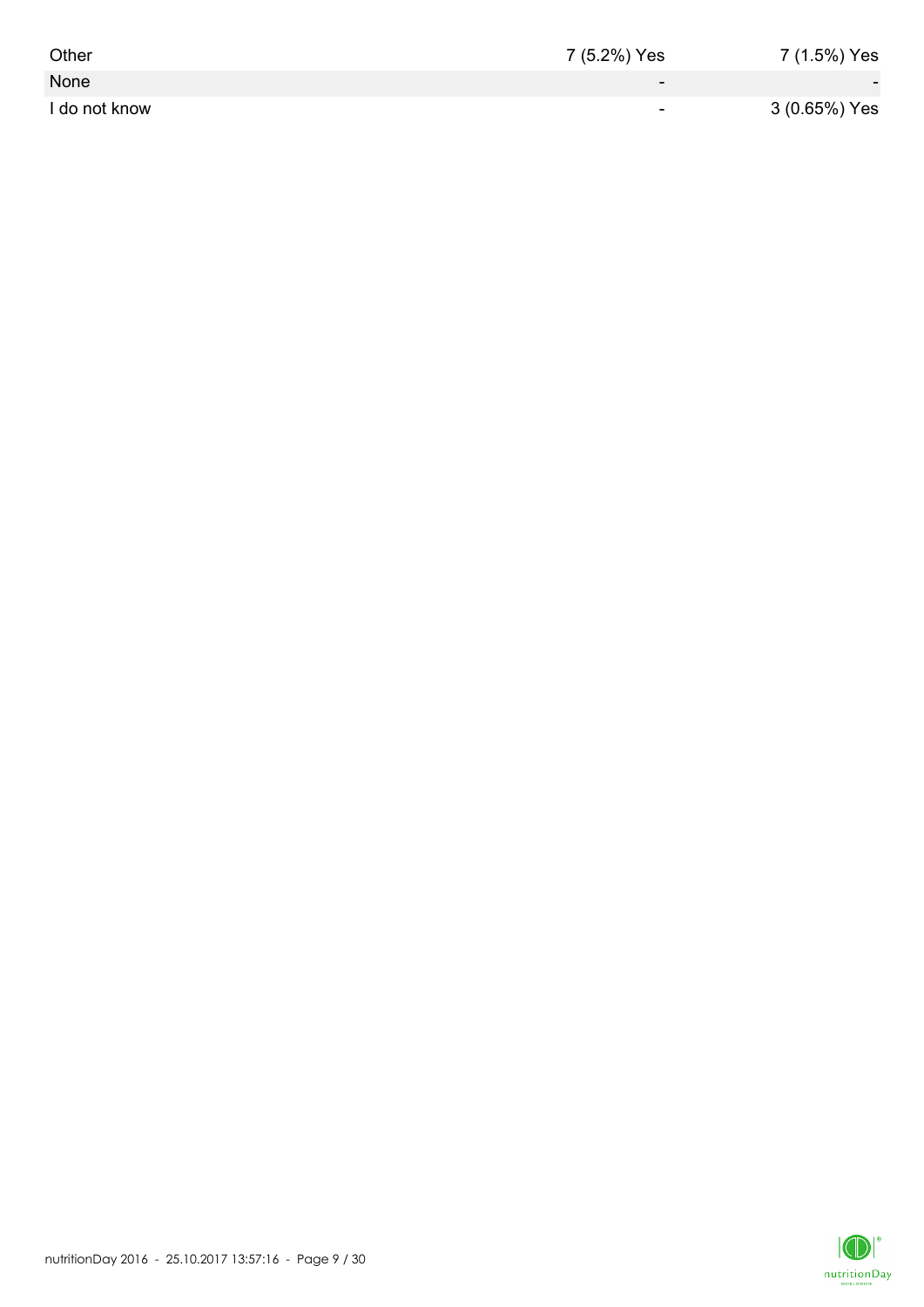|                                                                                         | <b>YOUR RESULTS</b> | <b>REFERENCE RESULTS</b> |
|-----------------------------------------------------------------------------------------|---------------------|--------------------------|
|                                                                                         |                     |                          |
| Total                                                                                   | 2071                | 8743                     |
| Age                                                                                     | 75 [63-85]          | 67 [53-78]               |
| Female                                                                                  | 1152 (55.6%)        | 4410 (50.4%)             |
| Weight                                                                                  | 72.3±18.9           | 69.1±18.8                |
| Height                                                                                  | 166±9               | 164±10                   |
| <b>BMI</b>                                                                              | $26.2 \pm 6.1$      | $25.5 \pm 6.0$           |
|                                                                                         |                     |                          |
| 1. This hospital admission was                                                          |                     |                          |
| planned                                                                                 | 806 (38.9%)         | 3052 (34.9%)             |
| an emergency                                                                            | 1097 (53.0%)        | 5037 (57.6%)             |
| I do not know                                                                           | 168 (8.1%)          | 654 (7.5%)               |
| No answer given                                                                         |                     |                          |
| 2a. Diagnosis at admission                                                              |                     |                          |
| 0100 Infectious and parasitic diseases                                                  | 245 (11.8%)         | 801 (9.2%)               |
| 0200 Neoplasms                                                                          | 246 (11.9%)         | 1381 (15.8%)             |
| 0300 Blood and bloodforming organs and the immune<br>mechanism                          | 99 (4.8%)           | 578 (6.6%)               |
| 0400 Endocrine, nutritional and metabolic diseases                                      | 211 (10.2%)         | 1043 (11.9%)             |
| 0500 Mental health                                                                      | 185 (8.9%)          | 333 (3.8%)               |
| 0600 Nervous system                                                                     | 219 (10.6%)         | 762 (8.7%)               |
| 0700 Eye and adnexa                                                                     | 19 (0.92%)          | 131 (1.5%)               |
| 0800 Ear and mastoid process                                                            | $2(0.10\%)$         | 70 (0.80%)               |
| 0900 Circulatory system                                                                 | 405 (19.6%)         | 1723 (19.7%)             |
| 1000 Respiratory system                                                                 | 452 (21.8%)         | 1358 (15.5%)             |
| 1100 Digestive system                                                                   | 395 (19.1%)         | 2210 (25.3%)             |
| 1200 Skin and subcutaneous tissue                                                       | 72 (3.5%)           | 424 (4.8%)               |
| 1300 Musculoskeletal system and connective tissue                                       | 487 (23.5%)         | 1276 (14.6%)             |
| 1400 Genitourinary system                                                               | 195 (9.4%)          | 809 (9.3%)               |
| 1500 Pregnancy, childbirth and the puerperium                                           | 1(0.05%)            | 123 (1.4%)               |
| 1600 Conditions originating in the perinatal period                                     |                     | 21 (0.24%)               |
| 1700 Congenital/chromosomal abnormalities                                               | 1(0.05%)            | $9(0.10\%)$              |
| 1800 Symptoms, signs, abnormal clinical/lab findings                                    | 64 (3.1%)           | 391 (4.5%)               |
| 1900 Injury, poisoning                                                                  | 115 (5.6%)          | 276 (3.2%)               |
| 2000 External causes of morbidity and mortality (e.g.<br>transport accidents, assaults) | 52 (2.5%)           | 156 (1.8%)               |
| 2100 Factors influencing health status and contact with<br>health services              | 154 (7.4%)          | 210 (2.4%)               |
| No answer given                                                                         |                     |                          |
| 3. Which conditions/comorbidities does this patient have?                               |                     |                          |

### Cardiac insufficiency 1569 (22.2%)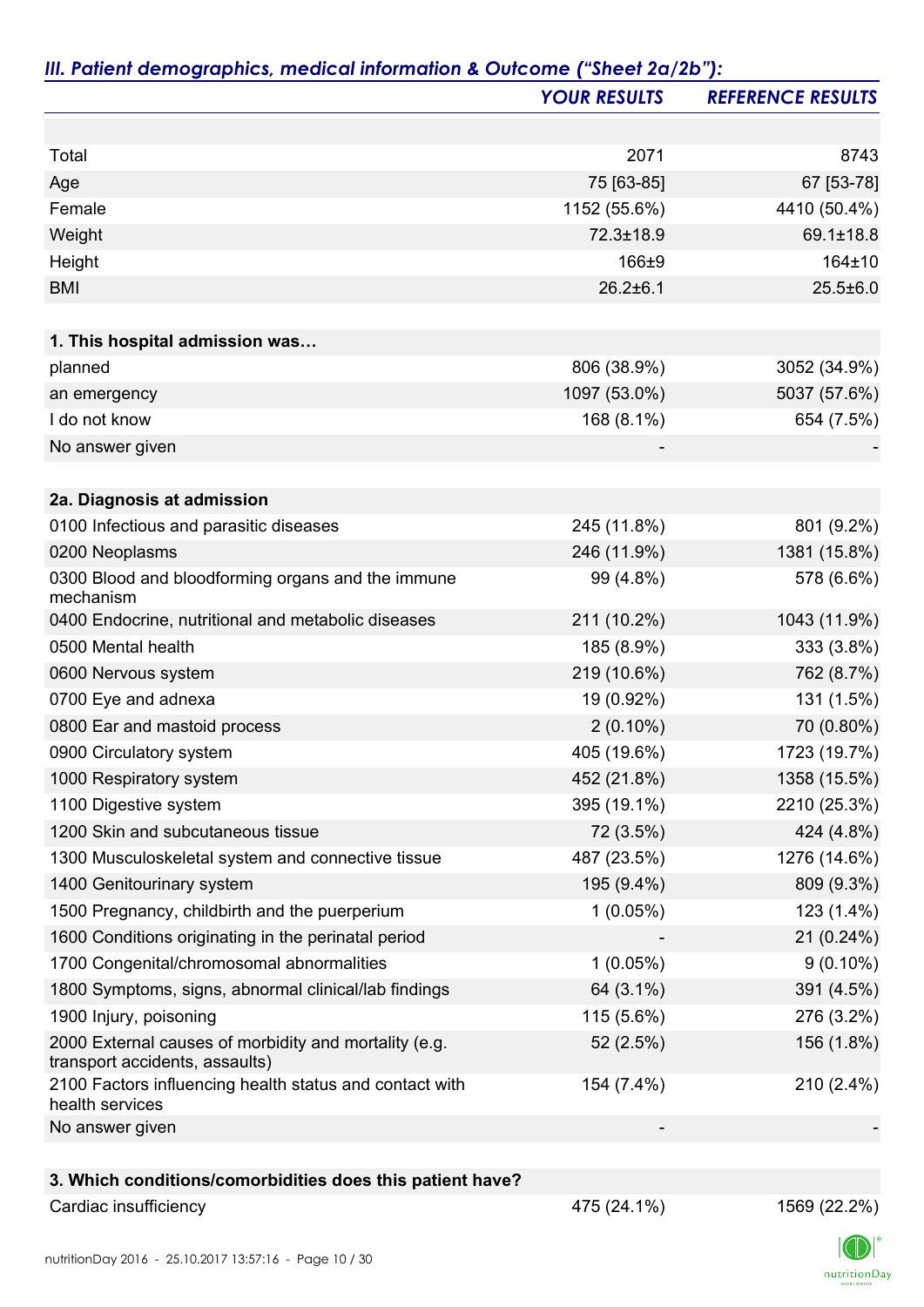| Myocardial infarction                                | 93 (4.8%)    | 394 (5.8%)            |
|------------------------------------------------------|--------------|-----------------------|
| Chronic lung disease                                 | 415 (21.2%)  | 1080 (15.5%)          |
| Cerebral vascular disease                            | 215 (11.0%)  | 745 (10.9%)           |
| Peripheral vascular disease                          | 387 (19.8%)  | 869 (12.6%)           |
| Chronic liver disease                                | 102 (5.2%)   | 441 (6.5%)            |
| Chronic kidney disease                               | 218 (11.2%)  | 821 (11.9%)           |
| <b>Diabetes</b>                                      | 438 (22.5%)  | 1899 (26.8%)          |
| Cancer                                               | 335 (17.3%)  | 1733 (24.8%)          |
| Infection                                            | 348 (17.9%)  | 1103 (15.8%)          |
| Dementia                                             | 182 (9.3%)   | 374 (5.5%)            |
| Major depressive disorder                            | 204 (10.5%)  | 377 (5.6%)            |
| Other chronic mental disorder                        | 133 (6.9%)   | 378 (5.6%)            |
| Other chronic disease                                | 480 (24.9%)  | 1968 (27.8%)          |
| None                                                 | 251 (12.1%)  | 1394 (15.9%)          |
|                                                      |              |                       |
| 4a. Previous operation during this hospital stay     |              |                       |
| Yes, planned                                         | 425 (20.5%)  | 1743 (19.9%)          |
| Yes, acute                                           | 121 (5.8%)   | 539 (6.2%)            |
| <b>No</b>                                            | 1451 (70.1%) | 6145 (70.3%)          |
| I do not know                                        | 37(1.8%)     | 126 (1.4%)            |
| Missing                                              | 37 (1.8%)    | 190 (2.2%)            |
|                                                      |              |                       |
| Days since operation                                 | $7[2-21]$    | 4 [1-13]              |
|                                                      |              |                       |
| 4b. Planned operation during this hospital stay      |              |                       |
| Yes, today or tomorrow                               | 53 (2.6%)    | 738 (8.4%)            |
| Yes, later                                           | 29 (1.4%)    | 513 (5.9%)            |
| No                                                   | 1634 (78.9%) | 6496 (74.3%)          |
| I do not know                                        | 227 (11.0%)  | 414 (4.7%)            |
| Missing                                              | 128 (6.2%)   | 582 (6.7%)            |
|                                                      |              |                       |
| 5. Previous ICU admission during this hospital stay? | 198 (9.6%)   | 934 (10.7%)           |
| (Yes)                                                |              |                       |
|                                                      |              |                       |
| 6. Is this patient terminally ill?                   | 70 (3.4%)    | 630 (7.2%)            |
|                                                      |              |                       |
| 7. Fluid status                                      |              |                       |
| Normal                                               | 1471 (71.0%) | 6866 (78.5%)          |
| Overloaded                                           | 133 (6.4%)   | 500 (5.7%)            |
| Dehydrated                                           | 99 (4.8%)    | 450 (5.1%)            |
| I do not know                                        | 368 (17.8%)  | 927 (10.6%)           |
| Missing                                              |              |                       |
|                                                      |              |                       |
| 8. Number of different medications planned           |              |                       |
| Oral                                                 | $7[5-10]$    | $5[2-8]$              |
|                                                      |              | $\sqrt{2}$ $\sqrt{2}$ |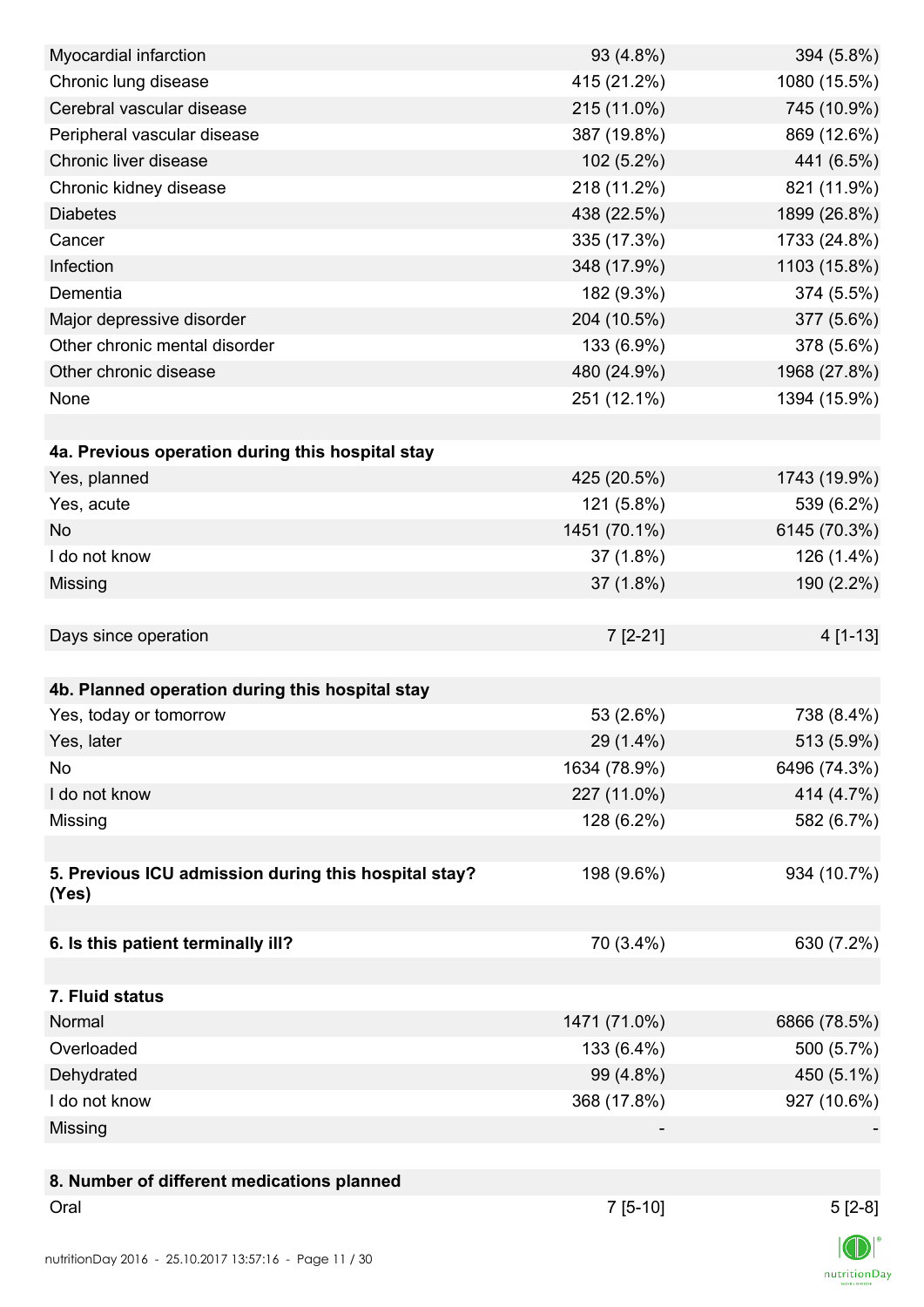| Energy requirements were determined                                                   | 631 (30.5%)  | 3103 (35.5%) |
|---------------------------------------------------------------------------------------|--------------|--------------|
| 14. Please indicate if any of the following was done for this patient since admission |              |              |
|                                                                                       |              |              |
| Missing                                                                               | 258 (12.5%)  | 452 (5.2%)   |
| I do not know                                                                         | 276 (13.3%)  | 846 (9.7%)   |
| <b>No</b>                                                                             | 1499 (72.4%) | 7278 (83.2%) |
| Yes, ongoing                                                                          | 4(0.19%)     | 80 (0.92%)   |
| Yes, previously                                                                       | 34 (1.6%)    | 87 (1.00%)   |
| 13b. Were there complications with nutrition related lines and tubes since admission? |              |              |
|                                                                                       |              |              |
| None                                                                                  | 1405 (67.8%) | 3894 (44.5%) |
| Percutaneous endoscopy/surgical jejunostomy                                           | 9(0.43%)     | 27 (0.31%)   |
| Percutaneous endoscopy/surgical gastrostomy                                           | 12 (0.58%)   | 67 (0.77%)   |
| Enterostoma                                                                           | 4(0.19%)     | 42 (0.48%)   |
| Nasoduadenal                                                                          | 18 (0.87%)   | 22 (0.25%)   |
| Nasojejunal                                                                           | 4(0.19%)     | 38 (0.43%)   |
| Nasogastric                                                                           | 16 (0.77%)   | 258 (3.0%)   |
| Peripheral venous access                                                              | 524 (25.3%)  | 4122 (47.1%) |
| <b>Central Venous</b>                                                                 | 129 (6.2%)   | 734 (8.4%)   |
| 13a. All lines and Tubes                                                              |              |              |
|                                                                                       |              |              |
| None                                                                                  | 102 (4.9%)   | 474 (5.4%)   |
| Special diet                                                                          | 703 (33.9%)  | 3072 (35.1%) |
| Parenteral nutrition                                                                  | 44 (2.1%)    | 479 (5.5%)   |
| <b>Enteral nutrition</b>                                                              | 42 (2.0%)    | 485 (5.5%)   |
| Protein/energy supplement (e.g. ONS drinks)                                           | 463 (22.4%)  | 998 (11.4%)  |
| Fortified/enriched hospital food                                                      | 553 (26.7%)  | 756 (8.6%)   |
| Regular hospital food                                                                 | 1130 (54.6%) | 4849 (55.5%) |
| 12. Nutrition intake                                                                  |              |              |
|                                                                                       |              |              |
| 11. Number of ONS drinks planned                                                      | $0 [0-1]$    | $0 [0-0]$    |
|                                                                                       |              |              |
| 5% Glucose solution                                                                   | 266 (12.8%)  | 860 (9.8%)   |
| Electrolyte solution (NaCl, Ringers lactate, etc)                                     | 403 (19.5%)  | 3469 (39.7%) |
| 10. IV Fluids                                                                         |              |              |
|                                                                                       |              |              |
| Missing                                                                               |              |              |
| I do not know                                                                         | 174 (8.4%)   | 687 (7.9%)   |
| No                                                                                    | 1000 (48.3%) | 5642 (64.5%) |
| At risk                                                                               | 486 (23.5%)  | 1543 (17.6%) |
| Malnourished                                                                          | 411 (19.8%)  | 871 (10.0%)  |
| 9. Was this patient identified as malnourished or at risk of malnutrition?            |              |              |
| Other                                                                                 | $2[1-3]$     | $2[1-4]$     |
|                                                                                       |              |              |

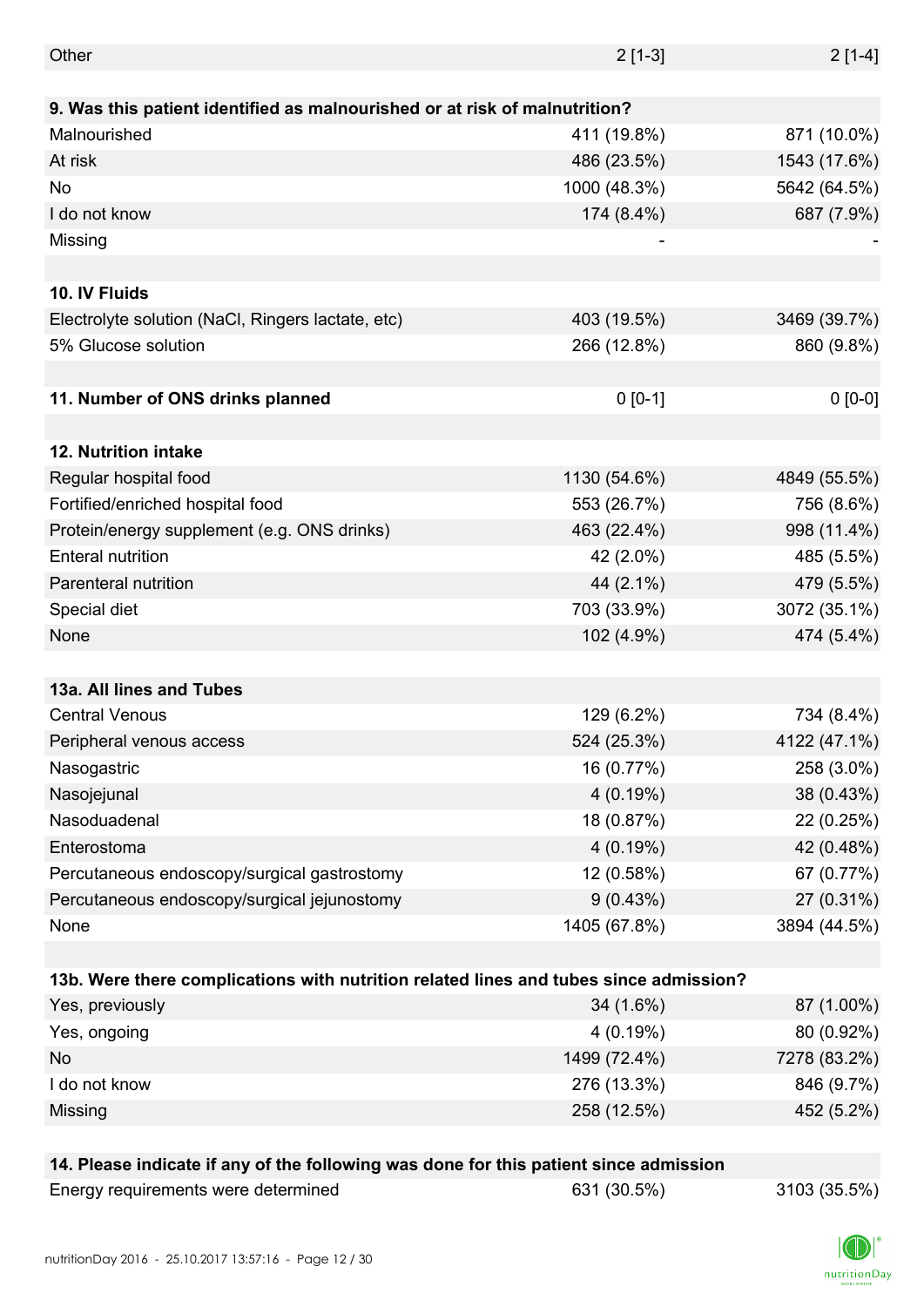| Protein requirements were determined                     | 573 (27.7%)  | 2765 (31.6%) |
|----------------------------------------------------------|--------------|--------------|
| Food/Nutrition intake was recorded in the patient record | 906 (43.7%)  | 3893 (44.5%) |
| Nutrition treatment plan was developed                   | 805 (38.9%)  | 3013 (34.5%) |
| Nutrition expert was consulted                           | 1018 (49.2%) | 2890 (33.1%) |
| Malnutrition status is recorded in the patient record    | 916 (44.2%)  | 2363 (27.0%) |
| None                                                     |              |              |
|                                                          |              |              |
| 15a. Energy goal                                         |              |              |
| < 500 kcal                                               | 135 (6.5%)   | 268 (3.1%)   |
| 500-999 kcal                                             | 5(0.24%)     | 93 (1.1%)    |
| 1000-1499 kcal                                           | 77 (3.7%)    | 884 (10.1%)  |
| 1500-1999 kcal                                           | 704 (34.0%)  | 2574 (29.4%) |
| >=2000 kcal                                              | 255 (12.3%)  | 958 (11.0%)  |
| Not determined                                           | 740 (35.7%)  | 3200 (36.6%) |
| I do not know                                            | 154 (7.4%)   | 730 (8.3%)   |
| Missing                                                  | $1(0.05\%)$  | 36 (0.41%)   |
|                                                          |              |              |
| 15b. Energy intake                                       |              |              |
| $< 500$ kcal                                             | 186 (9.0%)   | 530 (6.1%)   |
| 500-999 kcal                                             | 86 (4.2%)    | 483 (5.5%)   |
| 1000-1499 kcal                                           | 200 (9.7%)   | 1101 (12.6%) |
| 1500-1999 kcal                                           | 439 (21.2%)  | 1928 (22.1%) |
| >=2000 kcal                                              | 102 (4.9%)   | 584 (6.7%)   |
| Not determined                                           | 809 (39.1%)  | 2964 (33.9%) |
| I do not know                                            | 247 (11.9%)  | 1101 (12.6%) |
| Missing                                                  | $2(0.10\%)$  | 52 (0.59%)   |
|                                                          |              |              |
| 16. Since admission, this patient's health status has    |              |              |
| Improved                                                 | 1007 (48.6%) | 4436 (50.7%) |
| Deteriorated                                             | 126 (6.1%)   | 485 (5.5%)   |
| Remained the same                                        | 504 (24.3%)  | 2411 (27.6%) |
| This patient has just been admitted                      | 179 (8.6%)   | 555 (6.3%)   |
| I do not know                                            | 255 (12.3%)  | 856 (9.8%)   |
| Missing                                                  |              |              |
|                                                          |              |              |
| Length of hospital stay (days)                           | 17 [8-28]    | 12 [6-24]    |
|                                                          |              |              |
| <b>Outcome Code</b>                                      |              |              |
| 1= Still in the hospital                                 | 241 (11.6%)  | 748 (8.6%)   |
| 2= Transferred to another hospital                       | 46 (2.2%)    | 211 (2.4%)   |
| 3= Transferred to long term care                         | 248 (12.0%)  | 360 (4.1%)   |
| 4= Rehabilitation                                        | 53 (2.6%)    | 486 (5.6%)   |
| 5= Discharged home                                       | 1290 (62.3%) | 6417 (73.4%) |
| 6= Death                                                 | 66 (3.2%)    | 260 (3.0%)   |

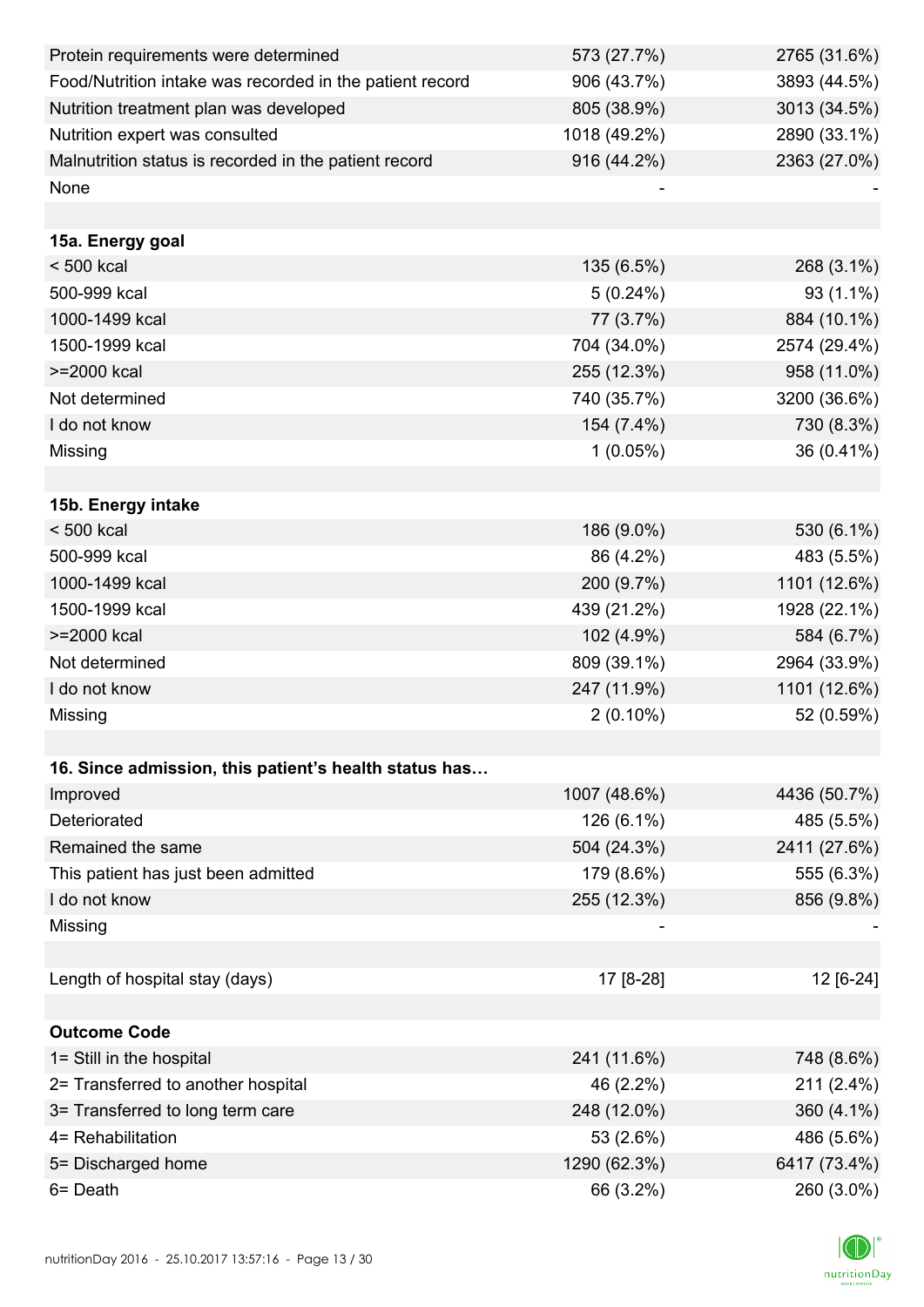| $7 =$ Others                         | 16 (0.77%)   | 173 (2.0%)   |
|--------------------------------------|--------------|--------------|
| Missing                              | $111(5.4\%)$ | 88 (1.0%)    |
|                                      |              |              |
| <b>Readmitted since ND</b>           |              |              |
| $1 = No$                             | 1340 (78.7%) | 6055 (78.3%) |
| 2= Yes, same hospital planned        | $91(5.3\%)$  | 457 (5.9%)   |
| 3= Yes, same hospital unplanned      | 79 (4.6%)    | 454 (5.9%)   |
| 4= Yes, different hospital planned   | 4(0.23%)     | 44 (0.57%)   |
| 5= Yes, different hospital unplanned | 4(0.23%)     | 44 (0.57%)   |
| 6= Unknown                           | 58 (3.4%)    | 299 (3.9%)   |
| Missing                              | 126 (7.4%)   | 386 (5.0%)   |

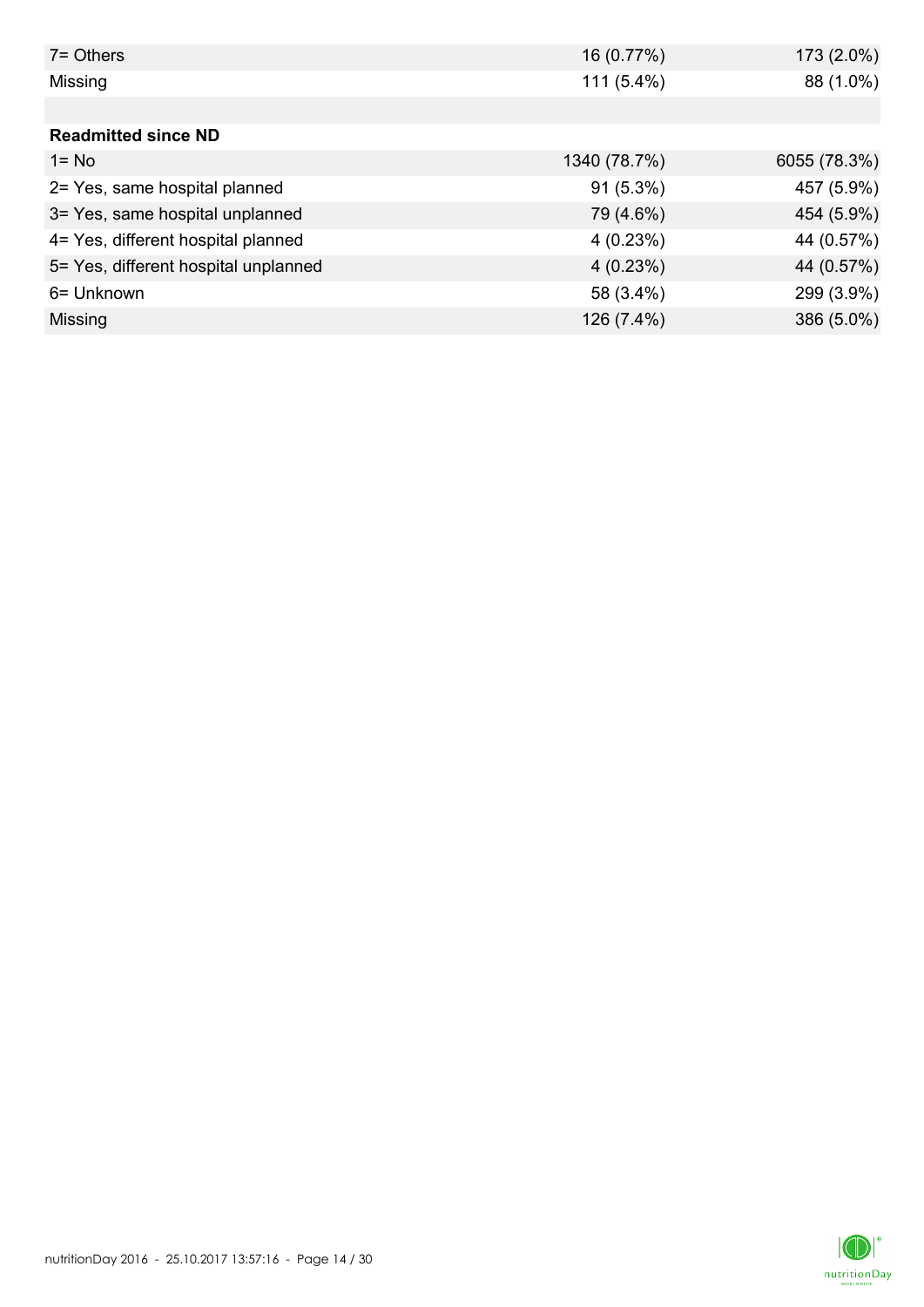|                                                                                   | <b>YOUR RESULTS</b> | <b>REFERENCE RESULTS</b> |
|-----------------------------------------------------------------------------------|---------------------|--------------------------|
|                                                                                   |                     |                          |
| 1. What are your typical dietary habits?                                          |                     |                          |
| No special dietary habits                                                         | 1529 (76.2%)        | 5885 (69.8%)             |
| I am vegetarian                                                                   | 33 (1.6%)           | 142 (1.7%)               |
| I adhee to a vegan diet                                                           | $2(0.10\%)$         | 50 (0.59%)               |
| I eat gluten-free diet                                                            | 19 (0.95%)          | 73 (0.87%)               |
| I avoid added sugars                                                              | 251 (12.5%)         | 1290 (15.3%)             |
| I avoid carbohydrates                                                             | 66 (3.3%)           | 477 (5.7%)               |
| I eat a low fat-diet                                                              | 140 (7.0%)          | 972 (11.5%)              |
| I am lactose intolerant                                                           | 36 (1.8%)           | 328 (3.9%)               |
| Other special diet due to intolerances/allergies                                  | 44 (2.2%)           | 171 (2.0%)               |
| Other                                                                             | 116 (5.8%)          | 603 (7.2%)               |
| No answer given                                                                   | 17 (0.85%)          | 162 (1.9%)               |
| 2. Where did you live before your current hospital admission?                     |                     |                          |
| At home                                                                           | 1716 (85.5%)        | 7497 (89.0%)             |
| In a nursing home or other live-in facility                                       | 136 (6.8%)          | 287 (3.4%)               |
| I was transferred from another hospital                                           | 112 (5.6%)          | 418 (5.0%)               |
| Other                                                                             | 25 (1.2%)           | 139 (1.6%)               |
| Missing                                                                           | 17 (0.85%)          | 87 (1.0%)                |
|                                                                                   |                     |                          |
| 3. In general, are you able to walk?                                              |                     |                          |
| Yes                                                                               | 980 (48.9%)         | 5392 (64.0%)             |
| Yes, with someone's help                                                          | 195 (9.7%)          | 899 (10.7%)              |
| Yes, independently using a cane, walker, or crutches                              | 561 (28.0%)         | 1107 (13.1%)             |
| No, I have a wheelchair                                                           | 139 (6.9%)          | 355 (4.2%)               |
| No, I am bedridden                                                                | 89 (4.4%)           | 548 (6.5%)               |
| Missing                                                                           | 42 (2.1%)           | 127 (1.5%)               |
| 4. In general, how would you say your health is?                                  |                     |                          |
| Very good                                                                         | 100 (5.0%)          | 615 (7.3%)               |
| Good                                                                              | 738 (36.8%)         | 3078 (36.5%)             |
| Fair                                                                              | 785 (39.1%)         | 3196 (37.9%)             |
| Poor                                                                              | 295 (14.7%)         | 1144 (13.6%)             |
| Very poor                                                                         | 58 (2.9%)           | 254 (3.0%)               |
|                                                                                   |                     | 141 (1.7%)               |
| Missing                                                                           | $30(1.5\%)$         |                          |
| 5. Over the last 12 months prior to your current hospital admission approximately |                     |                          |
| how many times have you seen a doctor?                                            | $8[3-12]$           | 4 [2-10]                 |
| how many times have you been admitted to the                                      | $1[0-2]$            | $1[0-2]$                 |

| how many times have you been admitted to the<br>hospital (Emergency room, any ward)? | $1$ [0-2]  | $1$ [0-2]  |
|--------------------------------------------------------------------------------------|------------|------------|
| how many nights in total have you spent in hospital?                                 | $4$ [0-15] | $5$ [0-15] |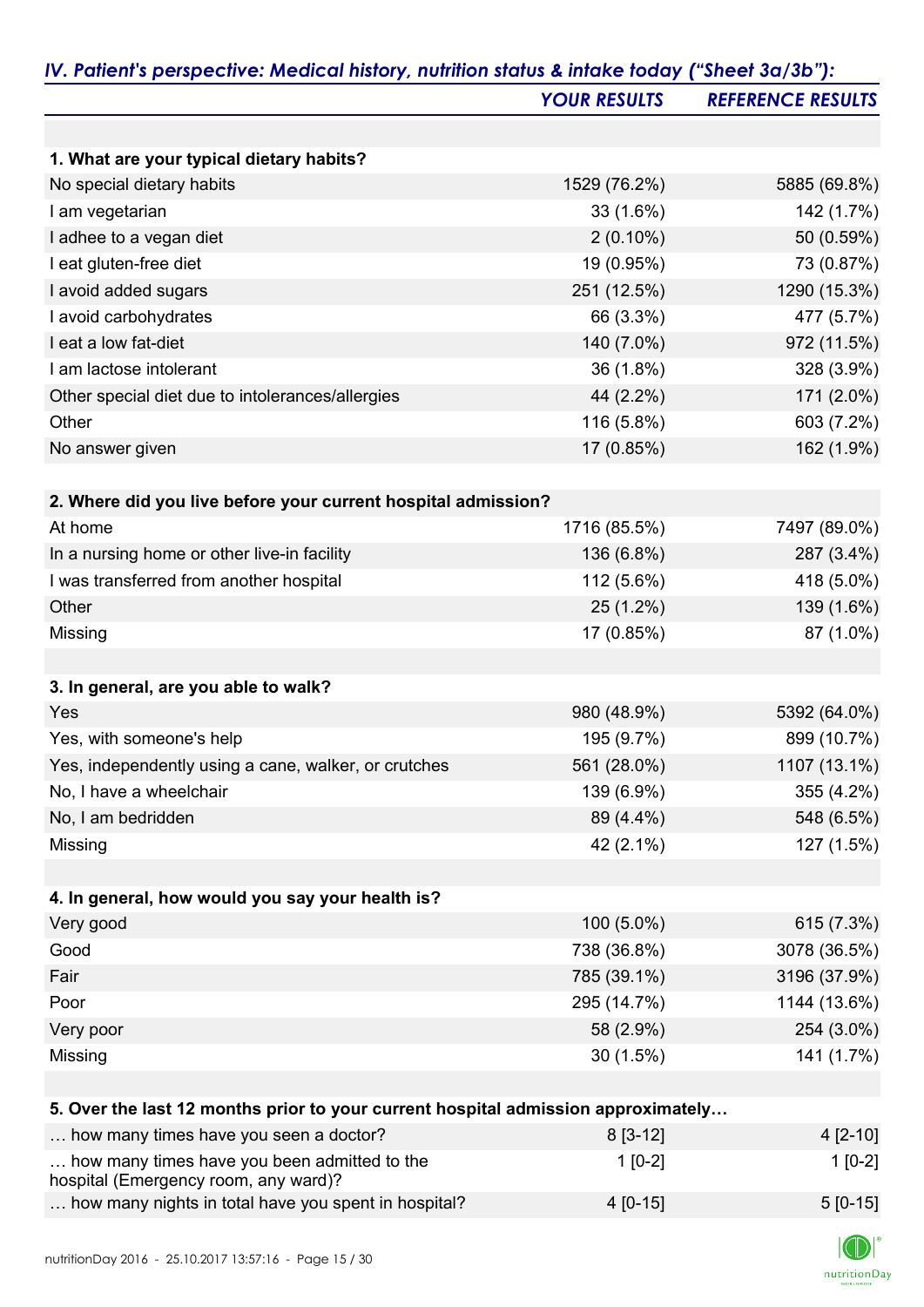| 6. How many different medications do you take routinely each day (prior to hospitalisation)? |              |              |
|----------------------------------------------------------------------------------------------|--------------|--------------|
| $1 - 2$                                                                                      | 270 (13.5%)  | 1638 (19.4%) |
| $3-5$                                                                                        | 510 (25.4%)  | 2272 (27.0%) |
| More than 5                                                                                  | 953 (47.5%)  | 2608 (30.9%) |
| None                                                                                         | 139 (6.9%)   | 1375 (16.3%) |
| I do not know                                                                                | 113 (5.6%)   | 429 (5.1%)   |
| Missing                                                                                      | 21 (1.0%)    | 106 (1.3%)   |
|                                                                                              |              |              |
| 7. Do you have health insurance?                                                             |              |              |
| Yes, private insurance only                                                                  | 516 (25.7%)  | 1250 (14.8%) |
| Yes, public insurance only                                                                   | 656 (32.7%)  | 4213 (50.0%) |
| Yes, both                                                                                    | 160 (8.0%)   | 1101 (13.1%) |
| None                                                                                         | 266 (13.3%)  | 1114 (13.2%) |
| I prefer not to answer                                                                       | 310 (15.5%)  | 483 (5.7%)   |
| Missing                                                                                      | 98 (4.9%)    | 267 (3.2%)   |
|                                                                                              |              |              |
| 8. What was your weight 5 years ago?                                                         | 74 [63-85]   | 70 [60-83]   |
| I do not know                                                                                | 458 (22.8%)  | 2268 (26.9%) |
|                                                                                              |              |              |
| 9a. Have you lost weight within the last 3 months?                                           |              |              |
| Yes, intentionally                                                                           | 133 (6.6%)   | 795 (9.4%)   |
| Yes, unintentionally                                                                         | 877 (43.7%)  | 3179 (37.7%) |
| No, my weight stayed the same                                                                | 538 (26.8%)  | 2488 (29.5%) |
| No, I gained weight                                                                          | 249 (12.4%)  | 911 (10.8%)  |
| I do not know                                                                                | 154 (7.7%)   | 856 (10.2%)  |
| Missing                                                                                      | 55 (2.7%)    | 199 (2.4%)   |
|                                                                                              |              |              |
| 9b. If yes, how many kg did you lose?                                                        | $7 [4-10]$   | $6[3-10]$    |
| I do not know                                                                                | 165 (16.3%)  | 672 (16.9%)  |
|                                                                                              |              |              |
| 10. Did you know about your hospitalisation two days<br>before admission? (Yes)              | 687 (35.8%)  | 3142 (39.1%) |
| 11. Please indicate if you                                                                   |              |              |
| were weighed at admission                                                                    | 1207 (61.2%) | 4710 (56.2%) |
| were informed about your nutrition status                                                    | 712 (36.8%)  | 2651 (32.0%) |
| were informed about nutrition care options                                                   | 774 (40.0%)  | 2341 (28.3%) |
| received special nutrition care                                                              | 725 (37.4%)  | 2232 (27.0%) |
|                                                                                              |              |              |
| 12. How well have you eaten in the week before you were admitted to the hospital?            |              |              |
| More than normal                                                                             | 60 (3.0%)    | 366 (4.4%)   |
| <b>Normal</b>                                                                                | 1115(56.201) | 6191(620)    |

| Normal               | 1115 (56.2%) | 5184 (62.0%) |
|----------------------|--------------|--------------|
| About 3/4 of normal  | 246 (12.4%)  | 801 (9.6%)   |
| About half of normal | 308 (15.5%)  | 1028 (12.3%) |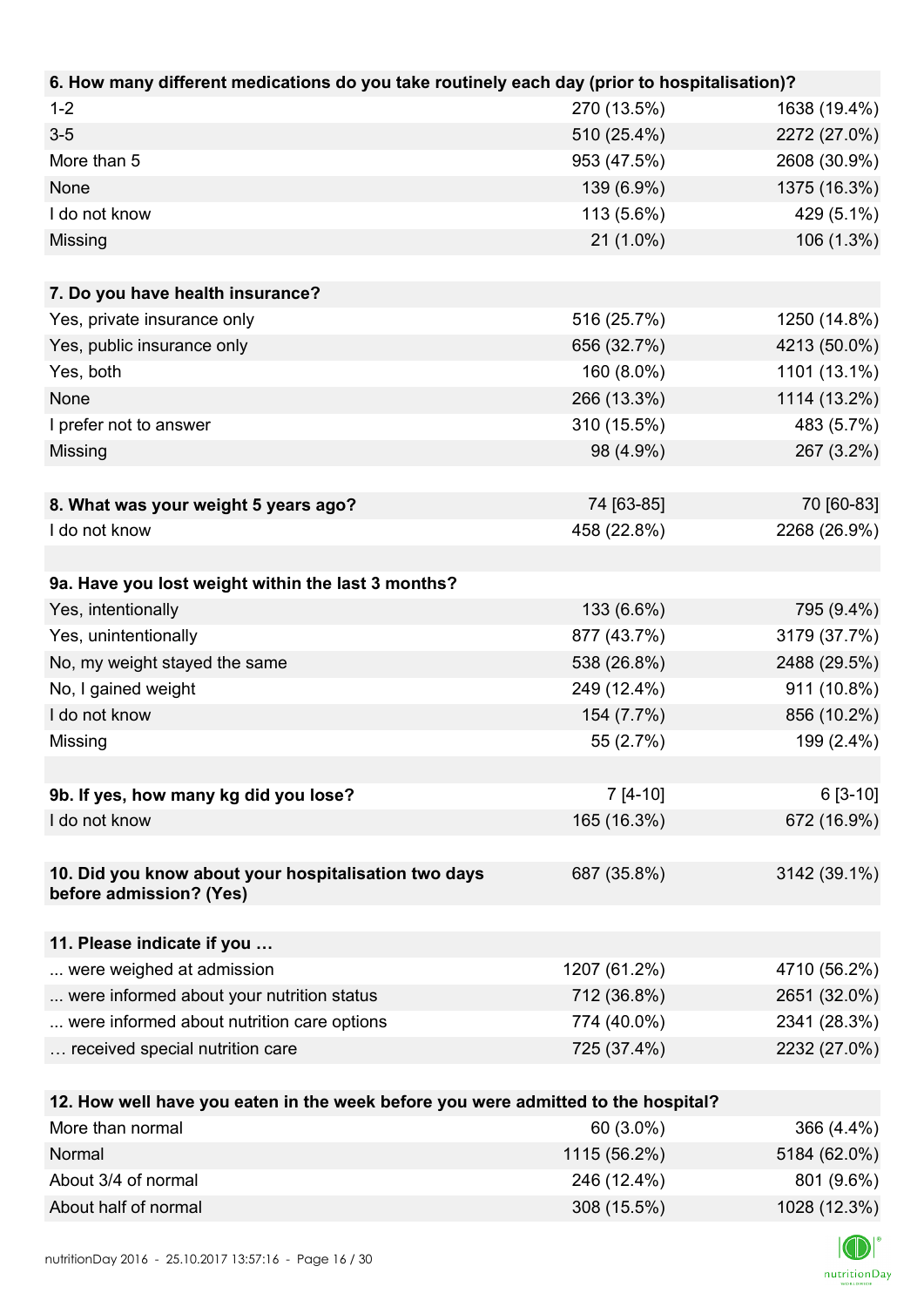| About a quarter to nearly nothing                                              | 211 (10.6%)             | 750 (9.0%)                |
|--------------------------------------------------------------------------------|-------------------------|---------------------------|
| I do not know                                                                  | 7(0.35%)                | 82 (0.98%)                |
| Missing                                                                        | 37 (1.9%)               | 157 (1.9%)                |
|                                                                                |                         |                           |
| 13. In general, how satisfied are you with the food at the hospital?           |                         |                           |
| Very satisfied                                                                 | 307 (15.5%)             | 2303 (27.5%)              |
| Somewhat satisfied                                                             | 969 (48.8%)             | 2525 (30.2%)              |
| <b>Neutral</b>                                                                 | 325 (16.4%)             | 1669 (19.9%)              |
| <b>Dissatisfied</b>                                                            | 184 (9.3%)              | 652 (7.8%)                |
| Very dissatisfied                                                              | 53 (2.7%)               | 252 (3.0%)                |
| I do not know                                                                  | 110 (5.5%)              | 712 (8.5%)                |
| Missing                                                                        | 36 (1.8%)               | 255 (3.0%)                |
|                                                                                |                         |                           |
| 14. Did you get any help with eating TODAY?                                    |                         |                           |
| Yes, from family or friends                                                    | 53 (2.7%)               | 910 (10.9%)               |
| Yes, from hospital staff                                                       | 216 (10.9%)             | 544 (6.5%)                |
| No                                                                             | 1620 (81.7%)            | 6450 (77.1%)              |
| I do not know                                                                  | $8(0.40\%)$             | 107 (1.3%)                |
| Missing                                                                        | 87 (4.4%)               | 357 (4.3%)                |
|                                                                                |                         |                           |
| 15. Were you able to eat without interruption TODAY?<br>(Yes)                  | 1411 (76.1%)            | 5869 (74.5%)              |
|                                                                                |                         |                           |
| 16a. Please indicate how much hospital food you ate for lunch or dinner TODAY: |                         |                           |
| About all                                                                      | 860 (43.3%)             | 4051 (48.4%)              |
|                                                                                |                         |                           |
| 1/2                                                                            | 543 (27.4%)             | 1966 (23.5%)              |
| 1/4                                                                            | 321 (16.2%)             | 1005 (12.0%)              |
| Nothing                                                                        | 178 (9.0%)              | 975 (11.7%)               |
| Missing                                                                        | 82 (4.1%)               | 371 (4.4%)                |
|                                                                                |                         |                           |
| 16b. The portion size of the meal I ordered TODAY was                          |                         |                           |
| Standard                                                                       | 1385 (69.8%)            | 5388 (64.4%)              |
| Smaller                                                                        | 177 (8.9%)              | 778 (9.3%)                |
| Larger                                                                         | 120 (6.0%)              | 328 (3.9%)                |
| I do not know                                                                  | 101 (5.1%)              | 848 (10.1%)               |
| Missing                                                                        | 201 (10.1%)             | 1026 (12.3%)              |
|                                                                                |                         |                           |
| 17. If you did not eat everything of your meal, please tell us why:            |                         |                           |
| I did not like the type of food offered                                        | 181 (17.4%)             | 570 (14.4%)               |
| I did not like the smell/taste of the food                                     | 109 (10.5%)             | 443 (11.2%)               |
| The food did not fit my cultural/religious preferences                         | 8(0.77%)                | 47 (1.2%)                 |
| The food was too hot                                                           | 2(0.19%)                | 14 (0.35%)                |
| The food was too cold                                                          | 19 (1.8%)               | 86 (2.2%)                 |
| Due to food allergy/intolerance<br>I was not hungry at that time               | 3(0.29%)<br>237 (22.7%) | 25 (0.63%)<br>672 (17.0%) |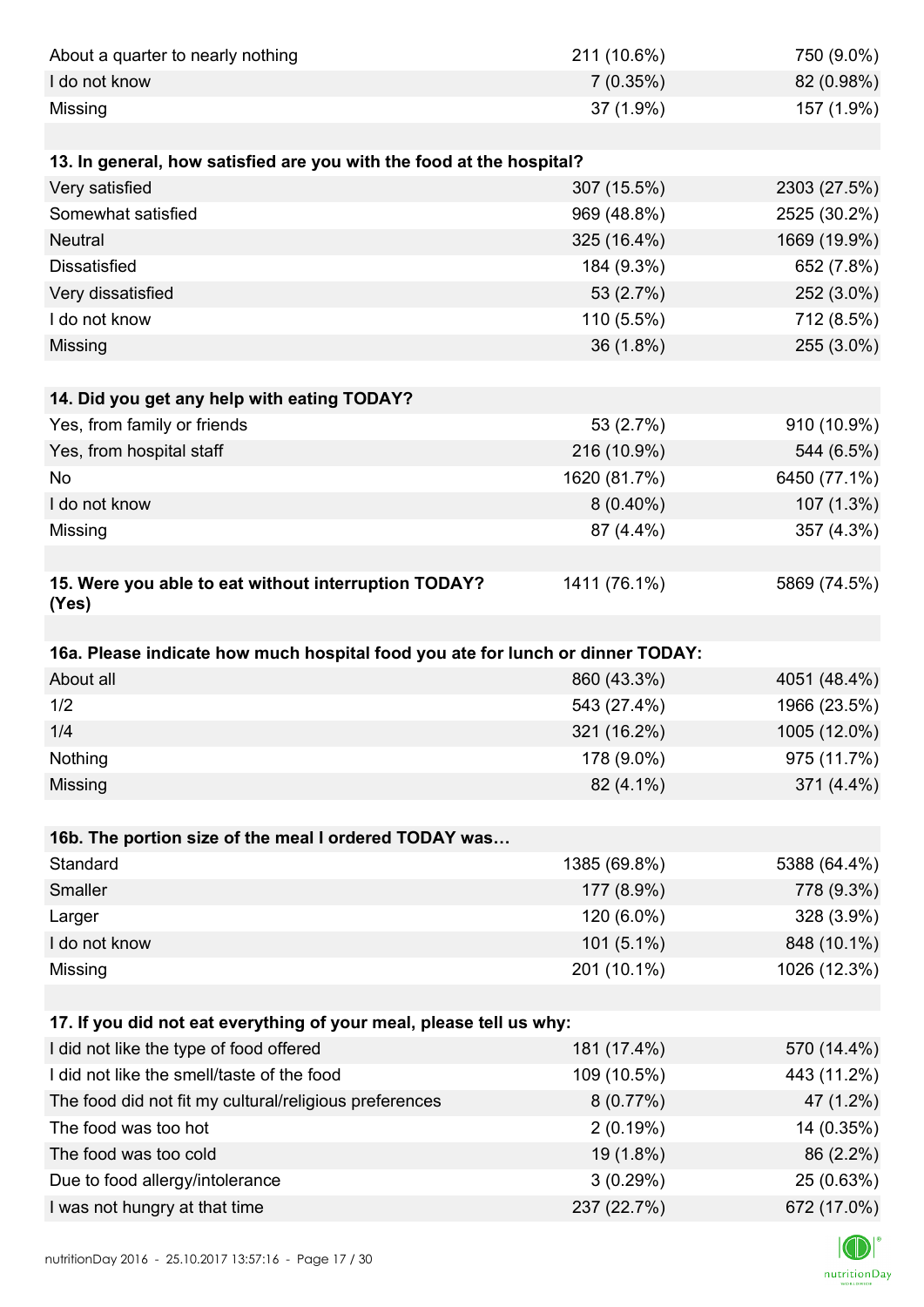| I do not have my usual appetite                                                      | 255 (24.5%) | 1114 (28.2%) |
|--------------------------------------------------------------------------------------|-------------|--------------|
| I have problems chewing/swallowing                                                   | 68 (6.5%)   | 225 (5.7%)   |
| I normally eat less than what was served                                             | 151 (14.5%) | 428 (10.8%)  |
| I had nausea/vomiting                                                                | 63 (6.0%)   | 327 (8.3%)   |
| I was too tired                                                                      | 81 (7.8%)   | 219 (5.5%)   |
| I cannot eat without help                                                            | 20 (1.9%)   | 68 (1.7%)    |
| I was not allowed to eat                                                             | 50 (4.8%)   | 449 (11.4%)  |
| I had an exam, surgery, or test and missed my meal                                   | 27 (2.6%)   | 234 (5.9%)   |
| I did not get requested food                                                         | 7(0.67%)    | 53 (1.3%)    |
| No answer given                                                                      | 236 (22.6%) | 481 (12.2%)  |
|                                                                                      |             |              |
| 18. Enter the number of glasses/cups of the drinks you consumed in the last 24 hours |             |              |
| Water                                                                                | $4[2-6]$    | $3[2-5]$     |
| Tea                                                                                  | $1[0-2]$    | $1[0-2]$     |
| Coffee                                                                               | $2[2-3]$    | $1[0-2]$     |
| <b>Milk</b>                                                                          | $0 [0-1]$   | $1[0-1]$     |
| Fruit juice                                                                          | $1[0-1]$    | $1[0-2]$     |
| Soft drinks                                                                          | $1[0-2]$    | $0[0-1]$     |
| <b>Nutrition drink</b>                                                               | $1[0-1]$    | $0 [0-1]$    |
| Other                                                                                | $1[0-1]$    | $0 [0-1]$    |
|                                                                                      |             |              |
| 19a. Did you eat any food apart from hospital food<br><b>TODAY?</b>                  | 533 (29.9%) | 2048 (26.7%) |
| 19b. If yes, what did you eat?                                                       |             |              |
| Sweet snacks                                                                         | 289 (54.2%) | 501 (24.5%)  |
| Salty snacks                                                                         | 60 (11.3%)  | 273 (13.3%)  |
| Homemade food                                                                        | 56 (10.5%)  | 302 (14.7%)  |
| Fruits                                                                               | 171 (32.1%) | 724 (35.4%)  |
| Dairy products                                                                       | 56 (10.5%)  | 212 (10.4%)  |
| Food delivered/restaurant                                                            | $7(1.3\%)$  | 84 (4.1%)    |
| Sandwich                                                                             | 24 (4.5%)   | 139 (6.8%)   |
| Other                                                                                | 40 (7.5%)   | 400 (19.5%)  |
|                                                                                      |             |              |
| 20. How has your food intake changed since your hospital admission?                  |             |              |
| Increased                                                                            | 357 (18.0%) | 1138 (13.6%) |
| Decreased                                                                            | 524 (26.4%) | 2694 (32.2%) |
| Stayed the same                                                                      | 900 (45.4%) | 3504 (41.9%) |
| I do not know                                                                        | 115 (5.8%)  | 582 (7.0%)   |
| Missing                                                                              | 88 (4.4%)   | 450 (5.4%)   |
|                                                                                      |             |              |
| 21. TODAY I feel                                                                     |             |              |
| Stronger than at admission                                                           | 772 (38.9%) | 3635 (43.4%) |
| Weaker than at admission                                                             | 393 (19.8%) | 1458 (17.4%) |
| Same as at admission                                                                 | 630 (31.8%) | 2363 (28.2%) |
|                                                                                      |             |              |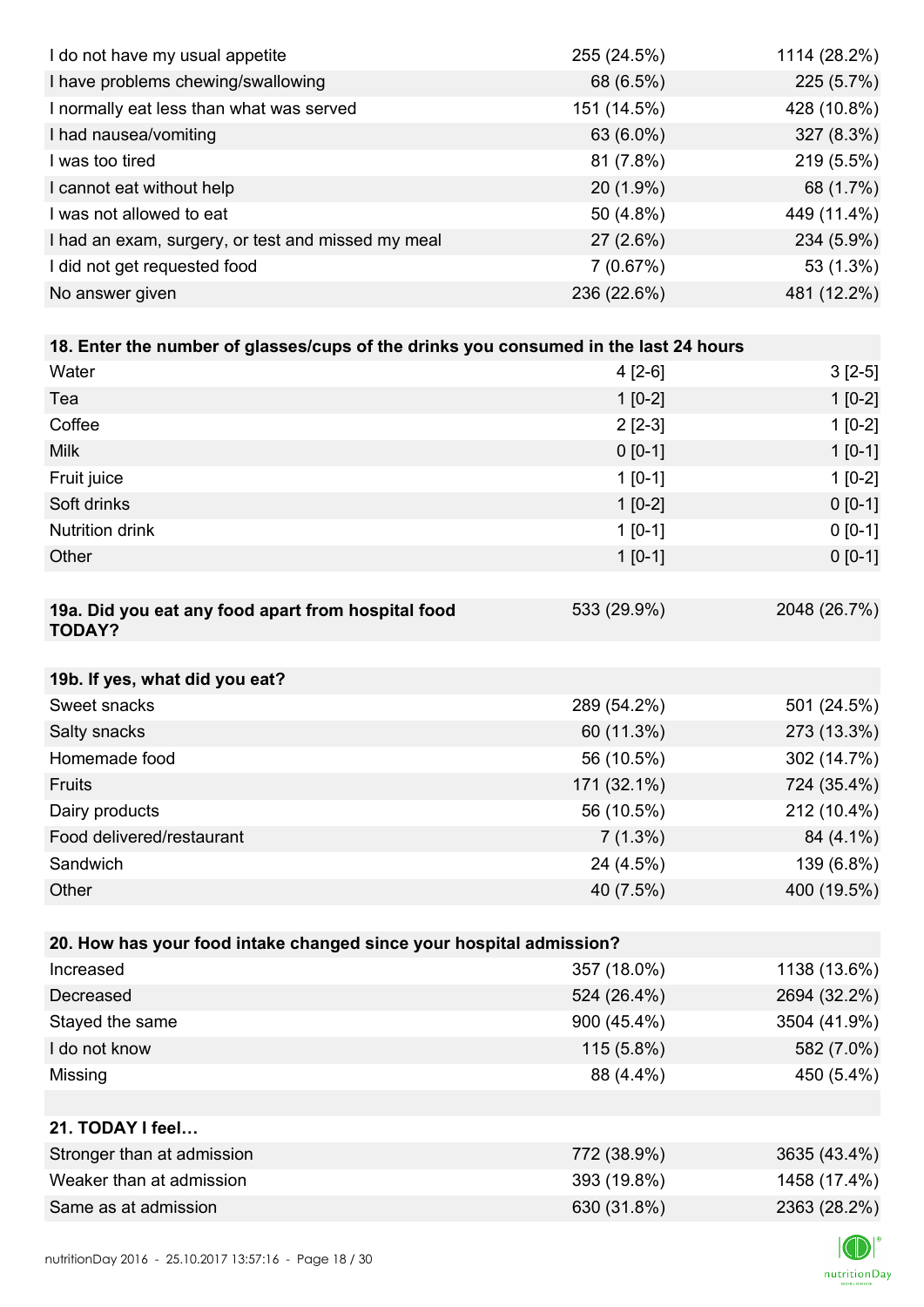| I was admitted today                                 | 53 (2.7%)    | 236 (2.8%)   |
|------------------------------------------------------|--------------|--------------|
| I do not know                                        | 83 (4.2%)    | 454 (5.4%)   |
| Missing                                              | 53 (2.7%)    | 222 (2.7%)   |
|                                                      |              |              |
| 22. Can you walk without assistance TODAY?           |              |              |
| Yes                                                  | 973 (49.0%)  | 4925 (58.9%) |
| No, only with assistance                             | 656 (33.1%)  | 2067 (24.7%) |
| No, I stay in bed                                    | 197 (9.9%)   | 929 (11.1%)  |
| Missing                                              | 158 (8.0%)   | 447 (5.3%)   |
|                                                      |              |              |
| 23. Did anyone help you complete this questionnaire? | 1382 (72.1%) | 5634 (69.0%) |

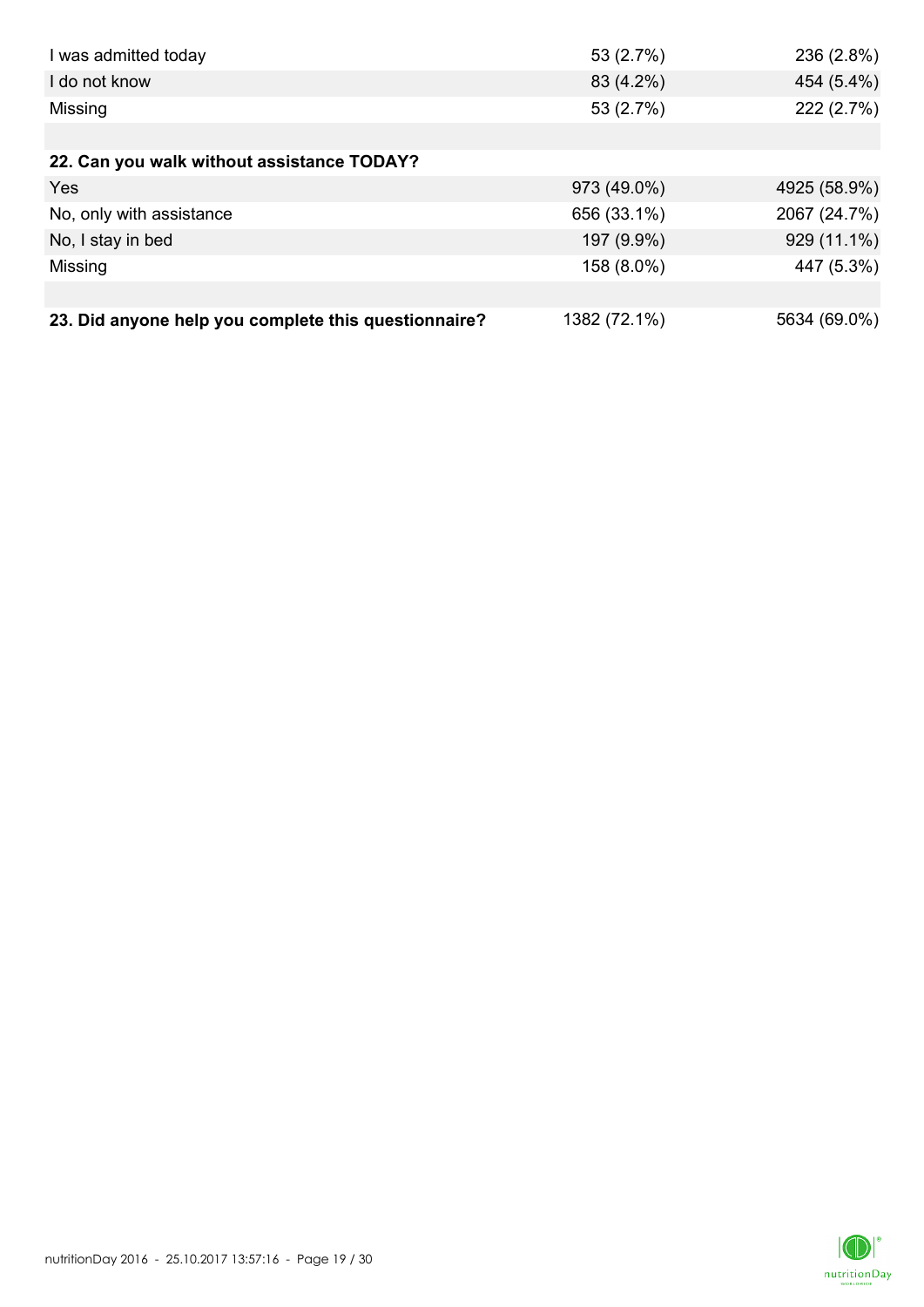### *V. Oncology: Unit organisation and structures ("Sheet 1 onco"):*

| <b>YOUR RESULTS</b>      | <b>REFERENCE RESULTS</b> |
|--------------------------|--------------------------|
| 37                       | 113                      |
|                          |                          |
| 37 units (100%) YES      | 109 units (96%) YES      |
|                          |                          |
|                          | 95 units (84%) YES       |
|                          |                          |
|                          |                          |
| 34 (91,9%)               | 56 (49.6%)               |
| 10 (27,0%)               | 29 (25.7%)               |
| 8(21,6%)                 | 39 (34.5%)               |
| $5(13,5\%)$              | 33 (29.2%)               |
|                          | $6(5.31\%)$              |
| $2(5,41\%)$              | 17 (15.0%)               |
|                          |                          |
|                          |                          |
|                          | 7(6.19%)                 |
|                          | 7(6.19%)                 |
|                          | 7(6.19%)                 |
| $\overline{\phantom{a}}$ | 1(0.88%)                 |
| 1(2,70%)                 | 4(3.54%)                 |
|                          |                          |
|                          |                          |
| 25 (67,6%)               | 64 (56.6%)               |
| 30 (81,1%)               | 82 (72.6%)               |
| 34 (91,9%)               | 99 (87.6%)               |
|                          | $4(3.54\%)$              |
| 1(2,70%)                 | 5(4.42%)                 |
|                          | 2(1.77%)                 |
|                          |                          |
|                          |                          |
|                          | 2(1.77%)                 |
|                          | $6(5.31\%)$              |
|                          | 3(2.65%)                 |
| 1(2,70%)                 | 8(7.08%)                 |
|                          | 3(2.65%)                 |
|                          | 1(0.88%)                 |
|                          |                          |
|                          | 35 units (95%) YES       |

#### **Assessment of parameters in cancer patients & methods used:**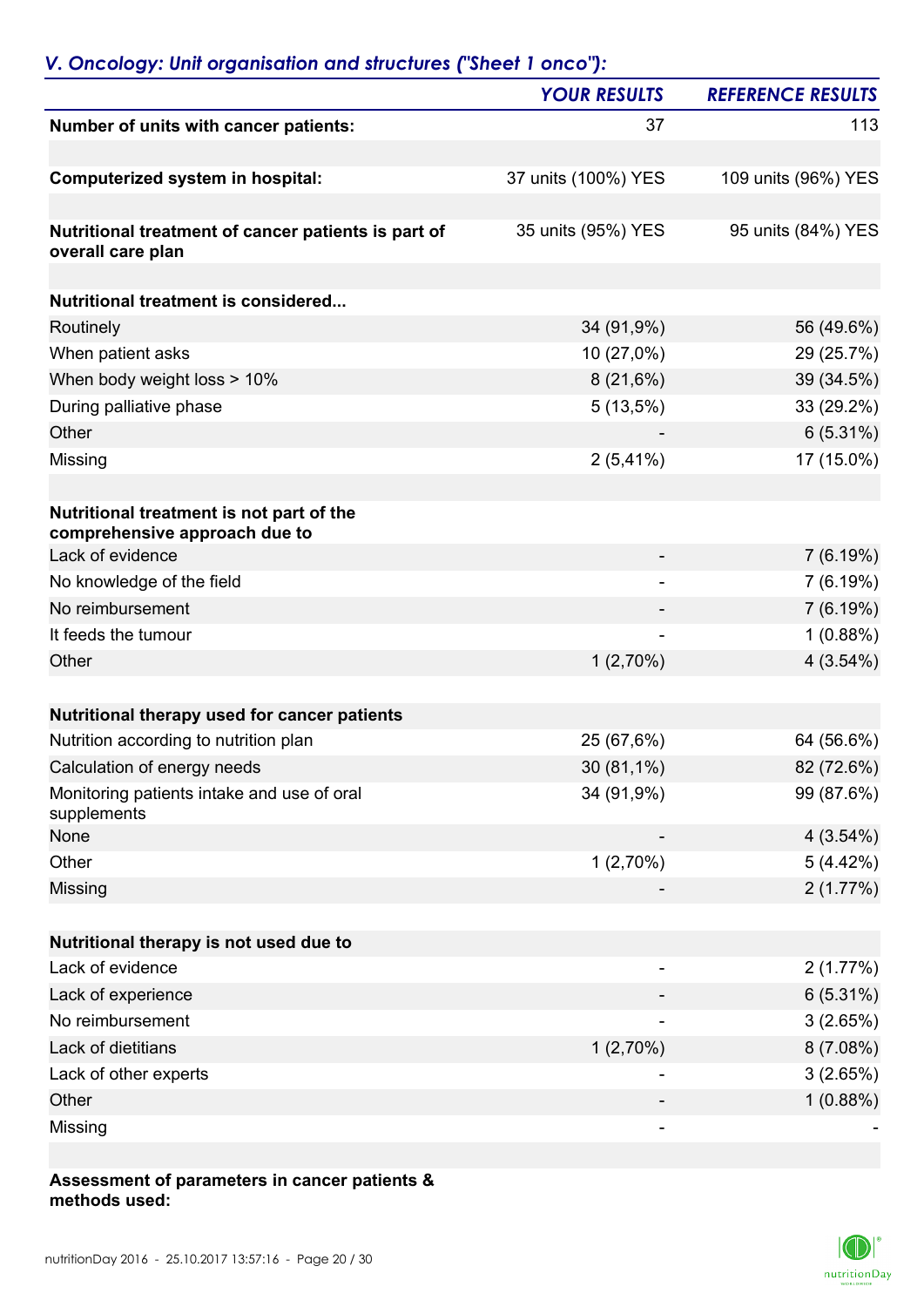| Anthropometry/Body composition: |                              |            |
|---------------------------------|------------------------------|------------|
| <b>Body weight</b>              |                              |            |
| Regularly                       | 26 (70,3%)                   | 75 (66.4%) |
| At chemotherapy                 | 10 (27,0%)                   | 12 (10.6%) |
| When necessary                  | $1(2,70\%)$                  | 23 (20.4%) |
| <b>Never</b>                    |                              | 1(0.88%)   |
| Unknown                         | $\qquad \qquad \blacksquare$ | 1(0.88%)   |
| Missing                         |                              | 1(0.88%)   |
|                                 |                              |            |
| Anthropometrics (circumference) |                              |            |
| Regularly                       |                              | 12 (10.6%) |
| At chemotherapy                 | 1(2,70%)                     | 1(0.88%)   |
| When necessary                  | $9(24,3\%)$                  | 40 (35.4%) |
| <b>Never</b>                    | 26 (70,3%)                   | 53 (46.9%) |
| Unknown                         |                              | 1(0.88%)   |
| Missing                         | 1(2,70%)                     | 6(5.31%)   |
|                                 |                              |            |
| <b>BIA</b>                      |                              |            |
| Regularly                       |                              | 5 (4.42%)  |
| At chemotherapy                 |                              |            |
| When necessary                  | 4 (10,8%)                    | 23 (20.4%) |
| <b>Never</b>                    | 32 (86,5%)                   | 77 (68.1%) |
| Unknown                         |                              | 3(2.65%)   |
| Missing                         | 1(2,70%)                     | 5(4.42%)   |
|                                 |                              |            |
| <b>CT SCAN</b>                  |                              |            |
| Regularly                       | 1(2,70%)                     | 6(5.31%)   |
| At chemotherapy                 | 1(2,70%)                     | 1(0.88%)   |
| When necessary                  | 8(21,6%)                     | 29 (25.7%) |
| <b>Never</b>                    | 26 (70,3%)                   | 70 (61.9%) |
| Unknown                         |                              | 3(2.65%)   |
| Missing                         | 1(2,70%)                     | 4(3.54%)   |
|                                 |                              |            |
| <b>DEXA</b>                     |                              |            |
| Regularly                       |                              | 2(1.77%)   |
| At chemotherapy                 |                              |            |
| When necessary                  | $6(16,2\%)$                  | 15 (13.3%) |
| Never                           | 27 (73,0%)                   | 83 (73.5%) |
| Unknown                         | $3(8,11\%)$                  | 8(7.08%)   |
| Missing                         | 1(2,70%)                     | 5(4.42%)   |
|                                 |                              |            |
| <b>Other (body composition)</b> |                              |            |

Regularly 1 (0.88%)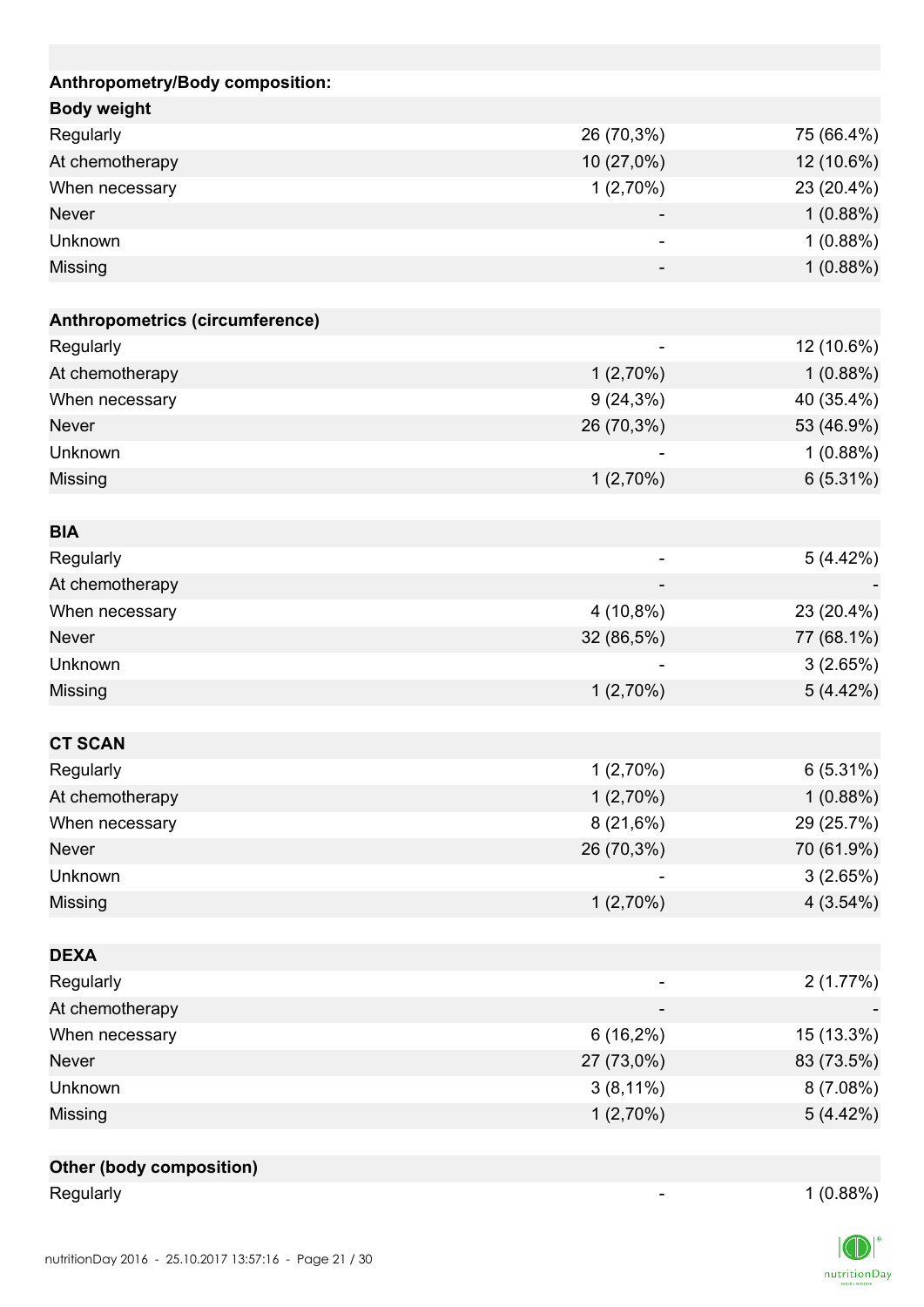| At chemotherapy                      |             |             |
|--------------------------------------|-------------|-------------|
| When necessary                       | $2(5,41\%)$ | 16 (14.2%)  |
| <b>Never</b>                         | 12 (32,4%)  | 40 (35.4%)  |
| Unknown                              | $6(16,2\%)$ | 19 (16.8%)  |
| Missing                              | 17 (45,9%)  | 37 (32.7%)  |
|                                      |             |             |
| <b>Body function:</b>                |             |             |
| Handgrip                             |             |             |
| Regularly                            |             | $6(5.31\%)$ |
| At chemotherapy                      | ÷           | 1(0.88%)    |
| When necessary                       | 8(21,6%)    | 36 (31.9%)  |
| Never                                | 27 (73,0%)  | 60 (53.1%)  |
| Unknown                              | 1(2,70%)    | 4(3.54%)    |
| Missing                              | 1(2,70%)    | $6(5.31\%)$ |
|                                      |             |             |
| 6-minutes walking test               |             |             |
| Regularly                            | 1(2,70%)    | 3(2.65%)    |
| At chemotherapy                      |             |             |
| When necessary                       | 10 (27,0%)  | 32 (28.3%)  |
| Never                                | 23 (62,2%)  | 66 (58.4%)  |
| Unknown                              | 1(2,70%)    | 5(4.42%)    |
| Missing                              | $2(5,41\%)$ | 7(6.19%)    |
|                                      |             |             |
| <b>Other (body function)</b>         |             |             |
| Regularly                            | 1(2,70%)    | 4(3.54%)    |
| At chemotherapy                      |             |             |
| When necessary                       | 5(13,5%)    | 22 (19.5%)  |
| Never                                | 16 (43,2%)  | 45 (39.8%)  |
| Unknown                              | 5(13,5%)    | 15 (13.3%)  |
| Missing                              | 10 (27,0%)  | 27 (23.9%)  |
|                                      |             |             |
| Nutritional requirements, calculated |             |             |
| Regularly                            | 12 (32,4%)  | 32 (28.3%)  |
| At chemotherapy                      |             |             |
| When necessary                       | 21 (56,8%)  | 64 (56.6%)  |
| Never                                |             | 5(4.42%)    |
| Unknown                              |             |             |
| Missing                              | 4 (10,8%)   | 12 (10.6%)  |
|                                      |             |             |
| <b>Nutritional intake:</b>           |             |             |
| <b>Every meal</b>                    |             |             |
| Regularly                            | 7(18,9%)    | 31 (27.4%)  |
| At chemotherapy                      | 1(2,70%)    | 1(0.88%)    |
| When necessary                       | 20 (54,1%)  | 49 (43.4%)  |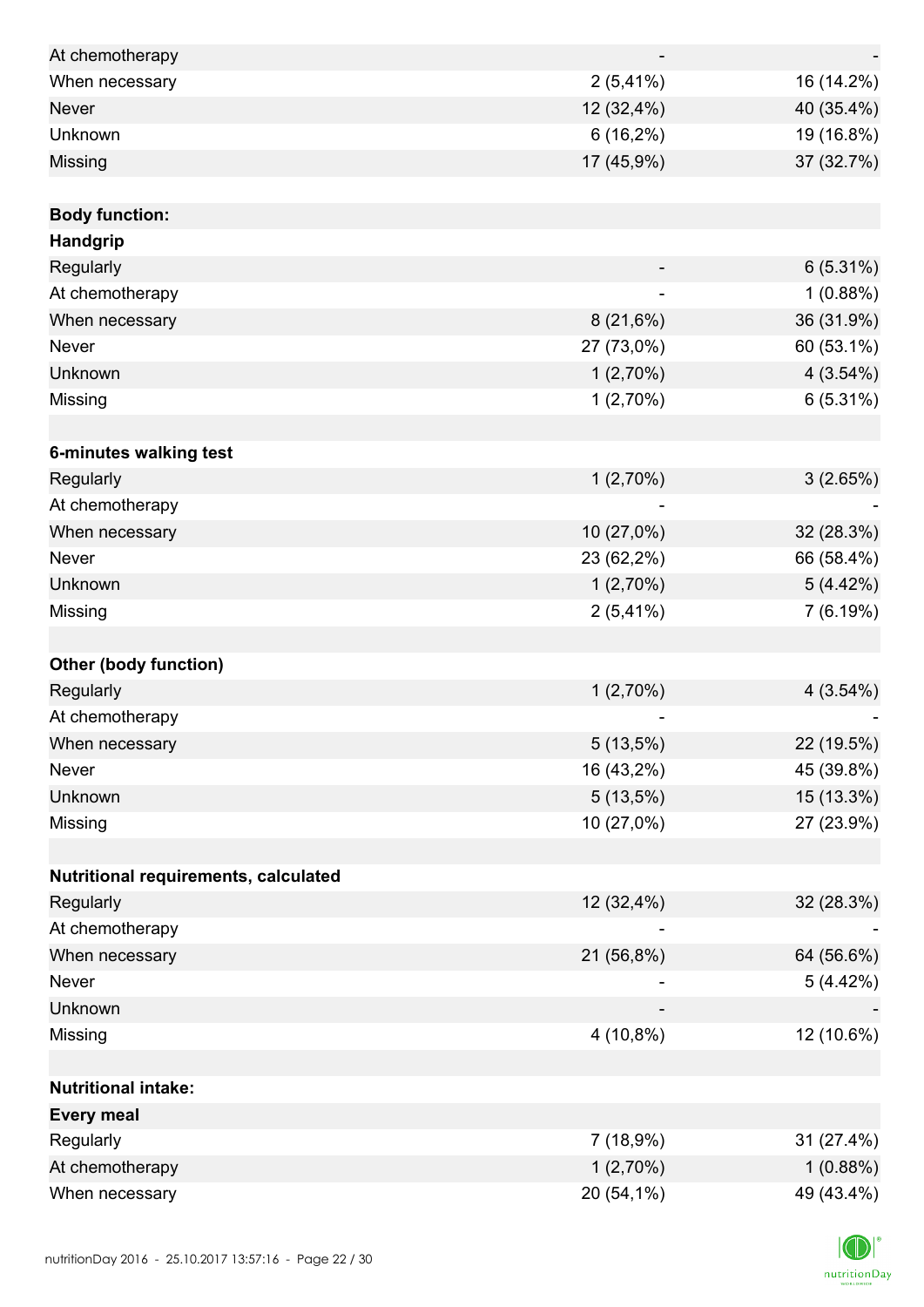| <b>Never</b>                 | 1(2,70%)    | 13 (11.5%) |
|------------------------------|-------------|------------|
| Unknown                      |             | 6(5.31%)   |
| Missing                      | 8(21,6%)    | 13 (11.5%) |
|                              |             |            |
| 1 meal per day               |             |            |
| Regularly                    | $3(8,11\%)$ | 12 (10.6%) |
| At chemotherapy              | 1(2,70%)    | 1(0.88%)   |
| When necessary               | 13 (35,1%)  | 34 (30.1%) |
| Never                        | 4 (10,8%)   | 19 (16.8%) |
| Unknown                      |             | 9(7.96%)   |
| Missing                      | 16 (43,2%)  | 38 (33.6%) |
|                              |             |            |
| 2 meals per day              |             |            |
| Regularly                    | $2(5,41\%)$ | 12 (10.6%) |
| At chemotherapy              |             |            |
| When necessary               | 13 (35,1%)  | 33 (29.2%) |
| <b>Never</b>                 | 4 (10,8%)   | 20 (17.7%) |
| Unknown                      |             | 9(7.96%)   |
| Missing                      | 18 (48,6%)  | 39 (34.5%) |
|                              |             |            |
| 24h recall                   |             |            |
| Regularly                    | 15 (40,5%)  | 27 (23.9%) |
| At chemotherapy              | $2(5,41\%)$ | 2(1.77%)   |
| When necessary               | 11 (29,7%)  | 40 (35.4%) |
| Never                        | 1(2,70%)    | 12 (10.6%) |
| Unknown                      |             | 7(6.19%)   |
| Missing                      | 8(21,6%)    | 25 (22.1%) |
|                              |             |            |
| Other (nutritional intake)   |             |            |
| Regularly                    | 1(2,70%)    | 2(1.77%)   |
| At chemotherapy              |             |            |
| When necessary               | $2(5,41\%)$ | 16 (14.2%) |
| <b>Never</b>                 | $6(16,2\%)$ | 22 (19.5%) |
| Unknown                      | 4 (10,8%)   | 17 (15.0%) |
| Missing                      | 24 (64,9%)  | 56 (49.6%) |
|                              |             |            |
| Questionnaire completed by   |             |            |
| Dietitian                    | 26 (70,3%)  | 40 (35.4%) |
| <b>Nurse</b>                 | 7(18,9%)    | 29 (25.7%) |
| Physician                    | 4 (10,8%)   | 38 (33.6%) |
| <b>Nutritional scientist</b> |             | 5(4.42%)   |
| Other                        | -           |            |
| Missing                      | -           | 1(0.88%)   |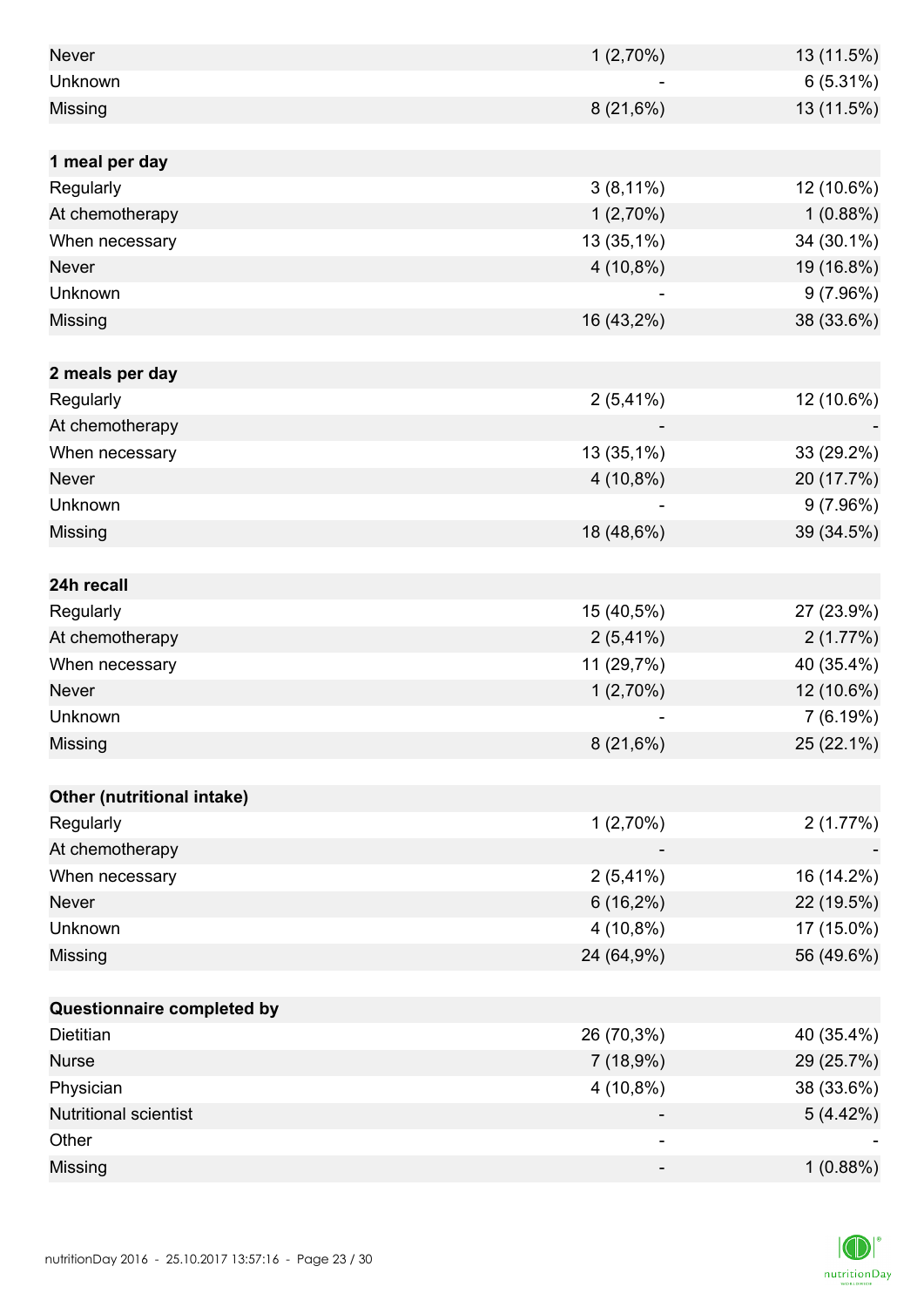|                                             | <b>YOUR RESULTS</b> | <b>REFERENCE RESULTS</b> |
|---------------------------------------------|---------------------|--------------------------|
| Number of patients completing Sheet 2_onco: | 164                 | 959                      |
| Demographic data:                           |                     |                          |
| Age (years)                                 | 70 [24-96]          | 66 [18-96]               |
| Female gender                               | 85 (51,8%)          | 378 (39.4%)              |
| Weight (kg)                                 | $68,5 \pm 17,1$     | $65.1 \pm 16.5$          |
| Height (cm)                                 | $167,6 \pm 10,1$    | $165.9 \pm 9.9$          |
| BMI (kg/m2)                                 | $24,3 \pm 5,4$      | $23.7 \pm 4.7$           |
| Outpatient (o)/Ward (w)                     |                     |                          |
| Outpatient(o)                               | 8(4,88%)            | 63 (6.57%)               |
| Ward (w)                                    | 154 (93,9%)         | 892 (93.0%)              |
| Missing                                     | $2(1,22\%)$         | $4(0.42\%)$              |
| <b>Goal of Therapy</b>                      |                     |                          |
| Curative                                    | 91 (55,5%)          | 554 (57.8%)              |
| Palliative                                  | 53 (32,3%)          | 343 (35.8%)              |
| Terminal                                    | $4(2,44\%)$         | 37 (3.86%)               |
| Missing                                     | 16 (9,76%)          | 25 (2.61%)               |
| <b>Reason for admission</b>                 |                     |                          |
| Clinical diagnostics                        | 15 (9,15%)          | 104 (10.8%)              |
| Therapy                                     | 52 (31,7%)          | 469 (48.9%)              |
| Surgery related                             | 25 (15,2%)          | 200 (20.9%)              |
| <b>Treatment complications</b>              | 23 (14,0%)          | 119 (12.4%)              |
| Poor health status                          | 56 (34,1%)          | 118 (12.3%)              |
| Independent care difficult                  | $2(1,22\%)$         | 6(0.63%)                 |
| Missing                                     |                     |                          |
| <b>Present cancer diagnosis</b>             |                     |                          |
| <b>Breast</b>                               | 21 (12,8%)          | 51 (5.32%)               |
| Colon, rectum                               | 19 (11,6%)          | 163 (17.0%)              |
| Prostate                                    | 8(4,88%)            | 29 (3.02%)               |
| Lung                                        | 32 (19,5%)          | 75 (7.82%)               |
| Skin                                        |                     | $4(0.42\%)$              |
| Kidney/bladder                              | 4(2,44%)            | 30(3.13%)                |
| Gastric/oesophageal                         | 3(1,83%)            | 144 (15.0%)              |
| Pancreas                                    | 7(4,27%)            | 63 (6.57%)               |
| Lymphoma                                    | 10 (6,10%)          | 94 (9.80%)               |
| Ears nose throat (ENT)                      | 17 (10,4%)          | 41 (4.28%)               |
| Leukaemia                                   | 11 (6,71%)          | 74 (7.72%)               |
| Genital tract                               | 15 (9,15%)          | 32 (3.34%)               |

### *V. Oncology: Cancer patients - Diagnosis & therapy ("Sheet 2 onco"):*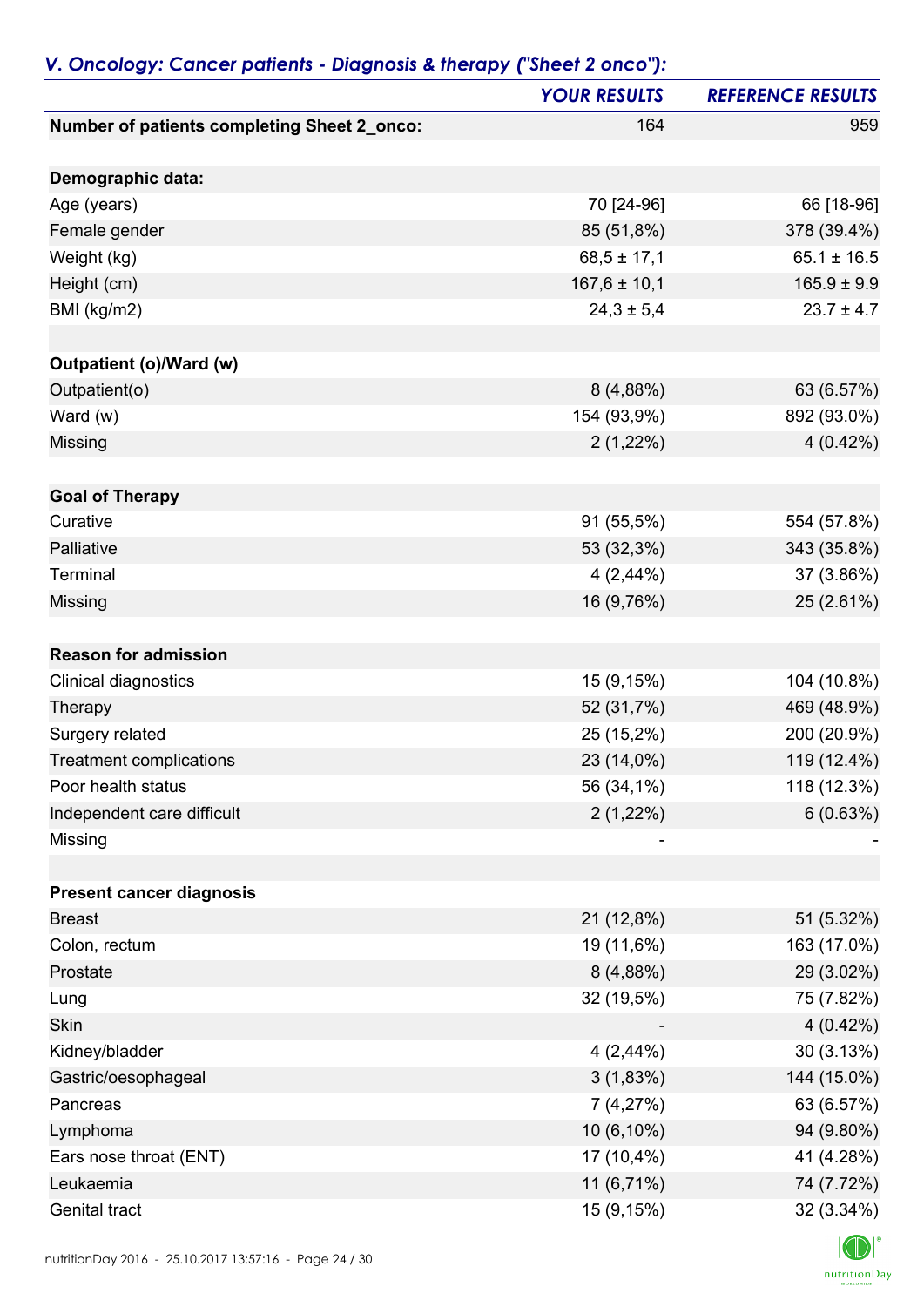| Liver                          | 9(5,49%)    | 103 (10.7%) |
|--------------------------------|-------------|-------------|
| Sarcoma                        |             | 8 (0.83%)   |
| <b>Brain</b>                   | 3(1,83%)    | 11 (1.15%)  |
| <b>Testicular</b>              |             |             |
| Other                          | 9(5,49%)    | 73 (7.61%)  |
| Missing                        | 8(4,88%)    | 11 (1.15%)  |
|                                |             |             |
| <b>Time since diagnosis</b>    |             |             |
| 0-2 months                     | 28 (17,1%)  | 344 (35.9%) |
| 3-5 months                     | 21 (12,8%)  | 159 (16.6%) |
| 6-12 months                    | 40 (24,4%)  | 152 (15.8%) |
| 1-2 years                      | 20 (12,2%)  | 118 (12.3%) |
| 2-4 years                      | 14 (8,54%)  | 77 (8.03%)  |
| > 4 years                      | 30 (18,3%)  | 87 (9.07%)  |
| Missing                        | 10 (6,10%)  | 19 (1.98%)  |
|                                |             |             |
| <b>Cancer staging</b>          |             |             |
| 0=Carcinoma in situ            | $4(2,44\%)$ | 35 (3.65%)  |
| I=Localized                    | 21 (12,8%)  | 202 (21.1%) |
| II=Early locally advanced      | 22 (13,4%)  | 159 (16.6%) |
| III=Late locally advanced      | 29 (17,7%)  | 168 (17.5%) |
| IV=Metastasised                | 67 (40,9%)  | 287 (29.9%) |
| Missing                        | 21 (12,8%)  | 108 (11.3%) |
|                                |             |             |
| Time since first therapy start |             |             |
| No therapy                     | 14 (8,54%)  | 125 (13.0%) |
| Tumour staging/diagnosis       | 6(3,66%)    | 63 (6.57%)  |
| 0-2 months                     | 27 (16,5%)  | 267 (27.8%) |
| 3-5 months                     | 21 (12,8%)  | 128 (13.3%) |
| 6-12 months                    | 36 (22,0%)  | 135 (14.1%) |
| 1-2 years                      | 16 (9,76%)  | 90 (9.38%)  |
| 2-4 years                      | 10 (6,10%)  | 59 (6.15%)  |
| > 4 years                      | 27 (16,5%)  | 98 (10.2%)  |
| Missing                        | 10 (6,10%)  | 16 (1.67%)  |
|                                |             |             |
| <b>Therapy situation</b>       |             |             |
| Diagnosis                      | 11 (6,71%)  | 107 (11.2%) |
| Chemotherapy 1st line          | 22 (13,4%)  | 175 (18.2%) |
| Chemotherapy > 1st line        | 28 (17,1%)  | 142 (14.8%) |
| Radiotherapy                   | 10 (6,10%)  | 67 (6.99%)  |
| Target therapy                 | 7(4,27%)    | 30(3.13%)   |
| Hormone therapy                | 7(4,27%)    | 12 (1.25%)  |
| Palliative                     | 37 (22,6%)  | 108 (11.3%) |
| Surgery                        | 27 (16,5%)  | 322 (33.6%) |

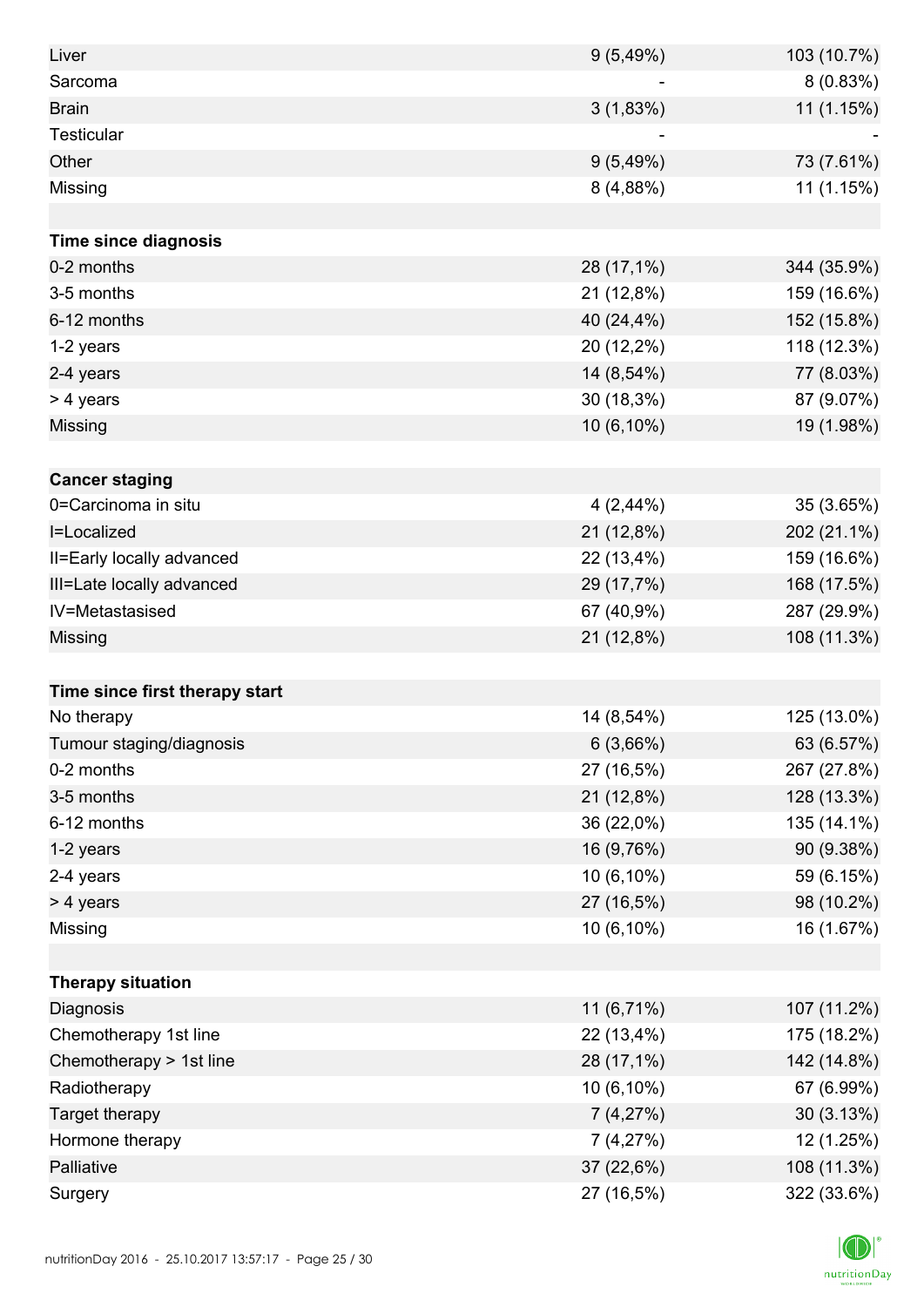| Cancer related complications                   | 6(3,66%)    | 57 (5.94%)  |
|------------------------------------------------|-------------|-------------|
| Therapy related complications                  | 5(3,05%)    | 36 (3.75%)  |
| Missing                                        | 18 (11,0%)  | 13 (1.36%)  |
|                                                |             |             |
| <b>Infections</b>                              |             |             |
| None                                           | 79 (48,2%)  | 731 (76.2%) |
| Local                                          | 37(22,6%)   | 136 (14.2%) |
| General                                        | 23 (14,0%)  | 70 (7.30%)  |
| Missing                                        | 25 (15,2%)  | 22 (2.29%)  |
|                                                |             |             |
| <b>Nutrition Treatment</b>                     |             |             |
| No special diet                                | 27 (16,5%)  | 453 (47.2%) |
| Individualized diet plan                       | 84 (51,2%)  | 228 (23.8%) |
| Energy rich/protein rich ONS                   | 61 (37,2%)  | 120 (12.5%) |
| Enteral nutrition (via NGT/PEG)                | 11 (6,71%)  | 52 (5.42%)  |
| Parenteral nutrition                           | 12 (7,32%)  | 128 (13.3%) |
| ONS enriched with special nutrients            | 4(2,44%)    | 19 (1.98%)  |
| Special nutrients (EPA, branched chained amino | $2(1,22\%)$ | 7(0.73%)    |
| acids, glutamine, arginine, carnitine)         |             |             |
| Personal preferences                           | 44 (26,8%)  | 109 (11.4%) |
| Counselling                                    | 24 (14,6%)  | 54 (5.63%)  |
| Other                                          | 10 (6,10%)  | 27 (2.82%)  |
| Missing                                        |             |             |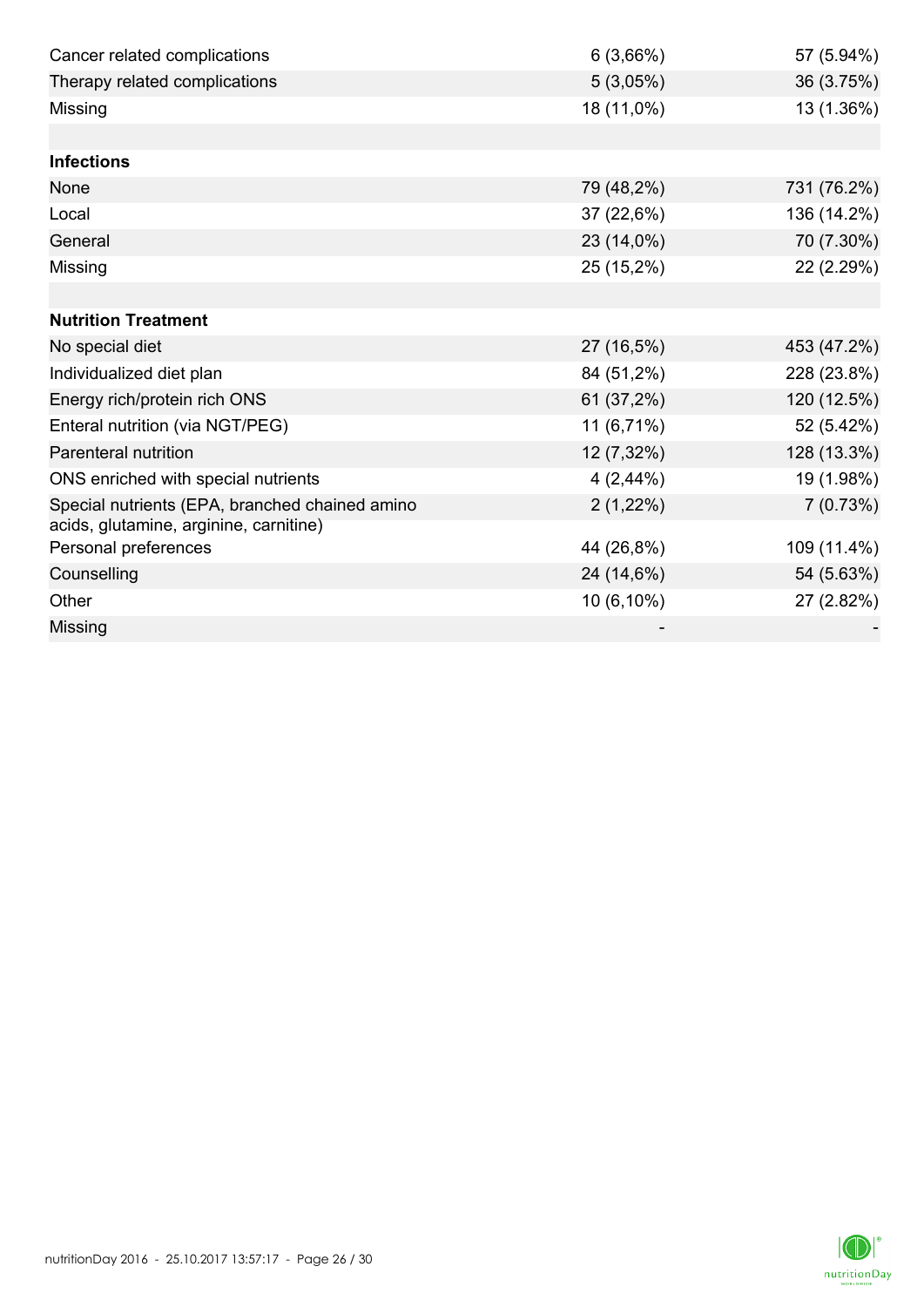|                                             | <b>YOUR RESULTS</b> | <b>REFERENCE RESULTS</b> |
|---------------------------------------------|---------------------|--------------------------|
| Number of patients completing Sheet 3_onco: | 159                 | 951                      |
| Body weight prior to becoming ill           | 74 [40-134]         | 70 [22-180]              |
| <b>Actual body weight</b>                   | 67 [33-125]         | 63 [21-128]              |
|                                             |                     |                          |
| Change in weight was                        |                     |                          |
| Intentional                                 | $2(1,22\%)$         | 31(3.23%)                |
| Unintentional                               | 105 (64,0%)         | 607 (63.3%)              |
| Weight is stable                            | 26 (15,9%)          | 154 (16.1%)              |
| Missing                                     | 10 (6,10%)          | 30(3.13%)                |
| During the last week                        |                     |                          |
| Patients who have had pain:                 |                     |                          |
| Not at all                                  | 49 (29,9%)          | 329 (34.3%)              |
| A little                                    | 42 (25,6%)          | 263 (27.4%)              |
| Quite a bit                                 | 29 (17,7%)          | 161 (16.8%)              |
| Very much                                   | 25 (15,2%)          | 107 (11.2%)              |
| Missing                                     | 17 (10,4%)          | 87 (9.07%)               |
| Patients who needed a rest:                 |                     |                          |
| Not at all                                  | 13 (7,93%)          | 230 (24.0%)              |
| A little                                    | 36 (22,0%)          | 279 (29.1%)              |
| Quite a bit                                 | 45 (27,4%)          | 212 (22.1%)              |
| Very much                                   | 51 (31,1%)          | 125 (13.0%)              |
| Missing                                     | 17 (10,4%)          | 95 (9.91%)               |
|                                             |                     |                          |
| Patients who felt weak:                     |                     |                          |
| Not at all                                  | 24 (14,6%)          | 228 (23.8%)              |
| A little                                    | 34 (20,7%)          | 266 (27.7%)              |
| Quite a bit                                 | 38 (23,2%)          | 224 (23.4%)              |
| Very much                                   | 49 (29,9%)          | 135 (14.1%)              |
| Missing                                     | 16 (9,76%)          | 92 (9.59%)               |
| Patients who felt depressed:                |                     |                          |
| Not at all                                  | 63 (38,4%)          | 348 (36.3%)              |
| A little                                    | 41 (25,0%)          | 303 (31.6%)              |
| Quite a bit                                 | 24 (14,6%)          | 125 (13.0%)              |
| Very much                                   | 16 (9,76%)          | 72 (7.51%)               |
| Missing                                     | 18 (11,0%)          | 89 (9.28%)               |

#### *V. Oncology: Cancer patients - Appetite, food intake & quality of life ("Sheet 3 onco"):*

#### **Patients who were tired:**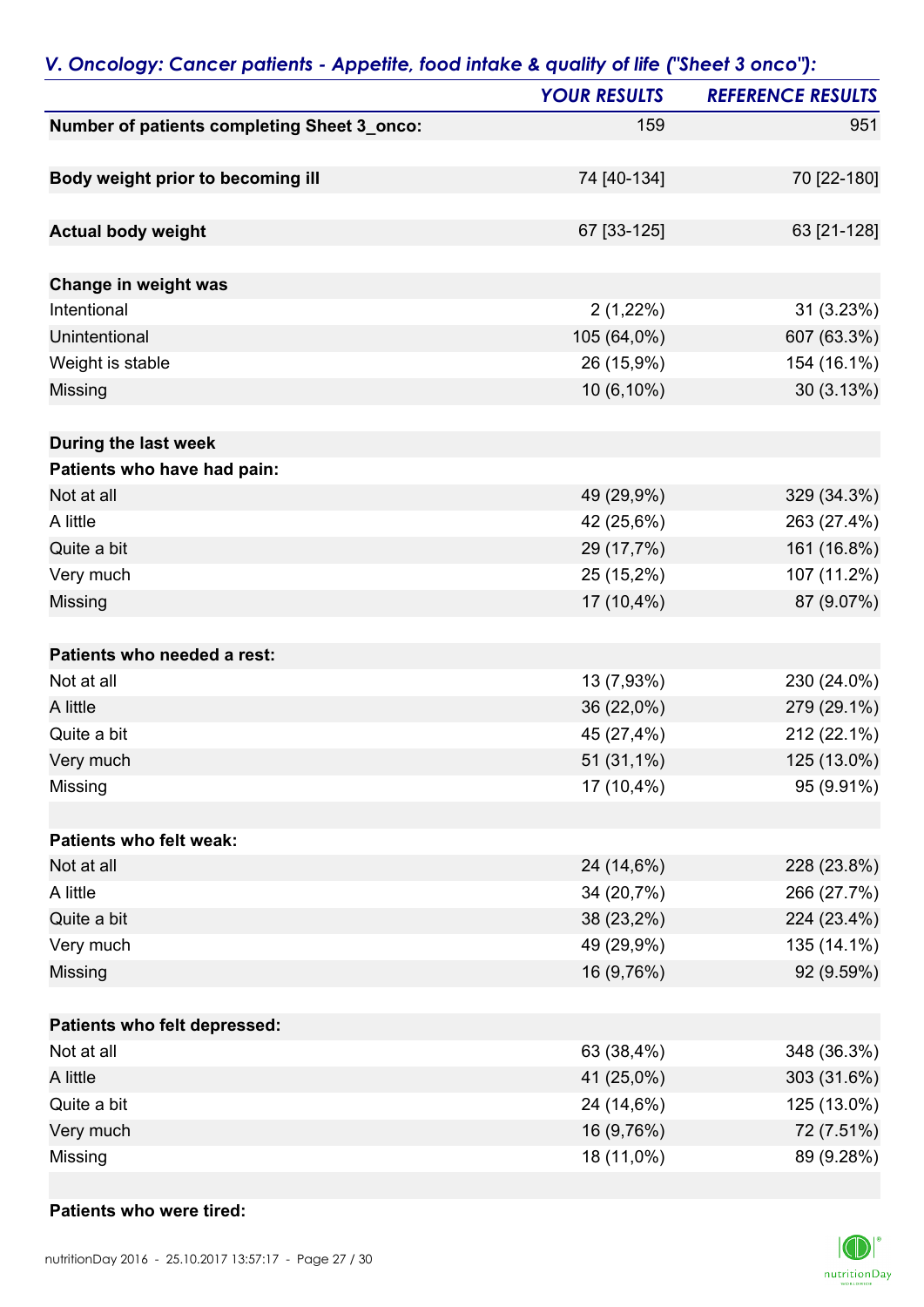| Not at all                                      | 20 (12,2%)   | 241 (25.1%) |
|-------------------------------------------------|--------------|-------------|
| A little                                        | 39 (23,8%)   | 283 (29.5%) |
| Quite a bit                                     | 42 (25,6%)   | 213 (22.2%) |
| Very much                                       | 43 (26,2%)   | 116 (12.1%) |
| Missing                                         | 18 (11,0%)   | 89 (9.28%)  |
|                                                 |              |             |
| Patients whose pain interfered with their daily |              |             |
| activities:                                     |              |             |
| Not at all                                      | 57 (34,8%)   | 373 (38.9%) |
| A little                                        | 29 (17,7%)   | 220 (22.9%) |
| Quite a bit                                     | $35(21,3\%)$ | 142 (14.8%) |
| Very much                                       | 21 (12,8%)   | 110 (11.5%) |
| Missing                                         | 18 (11,0%)   | 94 (9.80%)  |
|                                                 |              |             |
| Patients who lacked appetite:                   |              |             |
| Not at all                                      | 51 (31,1%)   | 347 (36.2%) |
| A little                                        | $33(20,1\%)$ | 238 (24.8%) |
| Quite a bit                                     | 34 (20,7%)   | 149 (15.5%) |
| Very much                                       | 28 (17,1%)   | 113 (11.8%) |
| Missing                                         | 17 (10,4%)   | 95 (9.91%)  |
|                                                 |              |             |
| <b>Just now</b>                                 |              |             |
| Patients who have pain:                         |              |             |
| Not at all                                      | 65 (39,6%)   | 375 (39.1%) |
| A little                                        | 45 (27,4%)   | 304 (31.7%) |
| Quite a bit                                     | 25 (15,2%)   | 122 (12.7%) |
| Very much                                       | $10(6,10\%)$ | 45 (4.69%)  |
| Missing                                         | 18 (11,0%)   | 98 (10.2%)  |
|                                                 |              |             |
| Patients who need a rest:                       |              |             |
| Not at all                                      | 14 (8,54%)   | 192 (20.0%) |
| A little                                        | 44 (26,8%)   | 322 (33.6%) |
| Quite a bit                                     | 53 (32,3%)   | 230 (24.0%) |
| Very much                                       | 34 (20,7%)   | 98 (10.2%)  |
| Missing                                         | 18 (11,0%)   | 96 (10.0%)  |
|                                                 |              |             |
| <b>Patients who feel weak:</b>                  |              |             |
| Not at all                                      | 26 (15,9%)   | 209 (21.8%) |
| A little                                        | 46 (28,0%)   | 313 (32.6%) |
| Quite a bit                                     | 39 (23,8%)   | 219 (22.8%) |
| Very much                                       | 34 (20,7%)   | 99 (10.3%)  |
| Missing                                         | 18 (11,0%)   | 98 (10.2%)  |
|                                                 |              |             |
| Patients who are depressed:                     |              |             |
| Not at all                                      | 72 (43,9%)   | 375 (39.1%) |
|                                                 |              |             |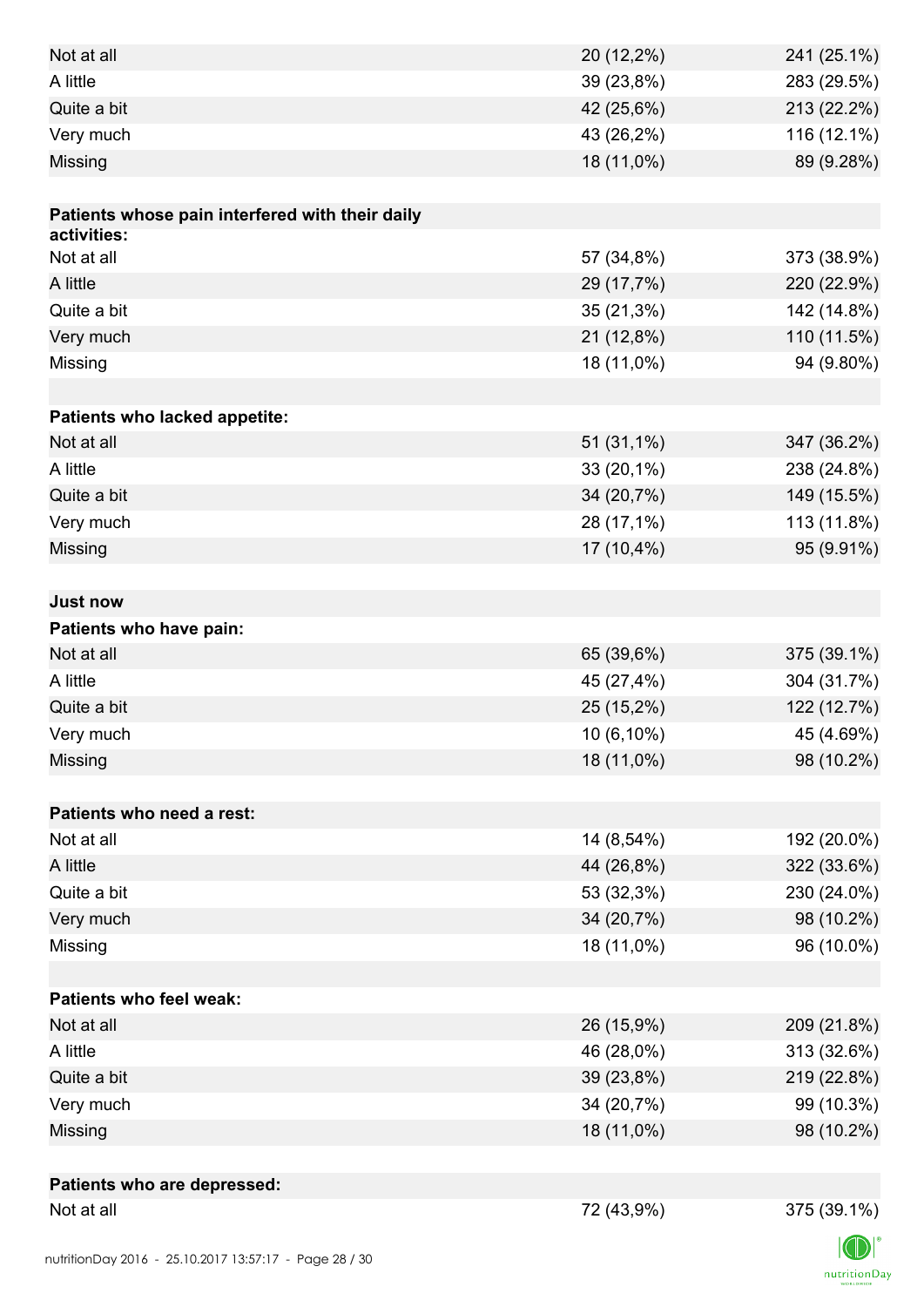| A little                                        | 41 (25,0%)   | 314 (32.7%) |
|-------------------------------------------------|--------------|-------------|
| Quite a bit                                     | 24 (14,6%)   | 116 (12.1%) |
| Very much                                       | 7(4,27%)     | 39 (4.07%)  |
| Missing                                         | 19 (11,6%)   | 96 (10.0%)  |
|                                                 |              |             |
| <b>Patients who are tired:</b>                  |              |             |
| Not at all                                      | 18 (11,0%)   | 222 (23.1%) |
| A little                                        | 51 (31,1%)   | 343 (35.8%) |
| Quite a bit                                     | 45 (27,4%)   | 197 (20.5%) |
| Very much                                       | 29 (17,7%)   | 82 (8.55%)  |
| Missing                                         | 18 (11,0%)   | 94 (9.80%)  |
|                                                 |              |             |
| Patients whose pain interferes with their daily |              |             |
| activities:                                     |              |             |
| Not at all                                      | 58 (35,4%)   | 339 (35.3%) |
| A little                                        | 32 (19,5%)   | 259 (27.0%) |
| Quite a bit                                     | 28 (17,1%)   | 154 (16.1%) |
| Very much                                       | 23 (14,0%)   | 80 (8.34%)  |
| Missing                                         | 21 (12,8%)   | 100 (10.4%) |
|                                                 |              |             |
| Patients who lack appetite:                     |              |             |
| Not at all                                      | 48 (29,3%)   | 327 (34.1%) |
| A little                                        | 31 (18,9%)   | 264 (27.5%) |
| Quite a bit                                     | $35(21,3\%)$ | 157 (16.4%) |
| Very much                                       | 28 (17,1%)   | 92 (9.59%)  |
| Missing                                         | 22 (13,4%)   | 99 (10.3%)  |
|                                                 |              |             |
| Reasons for change in appetite/food intake      |              |             |
| Nausea/Vomiting                                 | 32 (19,5%)   | 154 (16.1%) |
| Inflammation in mouth                           | 13 (7,93%)   | 55 (5.74%)  |
| Pain                                            | 27 (16,5%)   | 116 (12.1%) |
| Constipation                                    | 9(5,49%)     | 64 (6.67%)  |
| Diarrhea                                        | 11 (6,71%)   | 42 (4.38%)  |
| Change in taste/smell                           | 27 (16,5%)   | 104 (10.8%) |
| Early satiation/Loss of appetite                | 44 (26,8%)   | 217 (22.6%) |
| Other                                           | 27 (16,5%)   | 165 (17.2%) |
| Missing                                         | 4(2,44%)     | 45 (4.69%)  |
|                                                 |              |             |
| Maximum activity performed by patients          |              |             |
| Able to do sports                               | 3(1,83%)     | 38 (3.96%)  |
| Fully active                                    | 22 (13,4%)   | 125 (13.0%) |
| Able to carry out light activities              | 28 (17,1%)   | 184 (19.2%) |
| Able to carry out self care                     | 33 (20,1%)   | 215 (22.4%) |
| Able to carry out limited self care             | 33 (20,1%)   | 146 (15.2%) |
| Confined to bed or chair                        | 27 (16,5%)   | 142 (14.8%) |